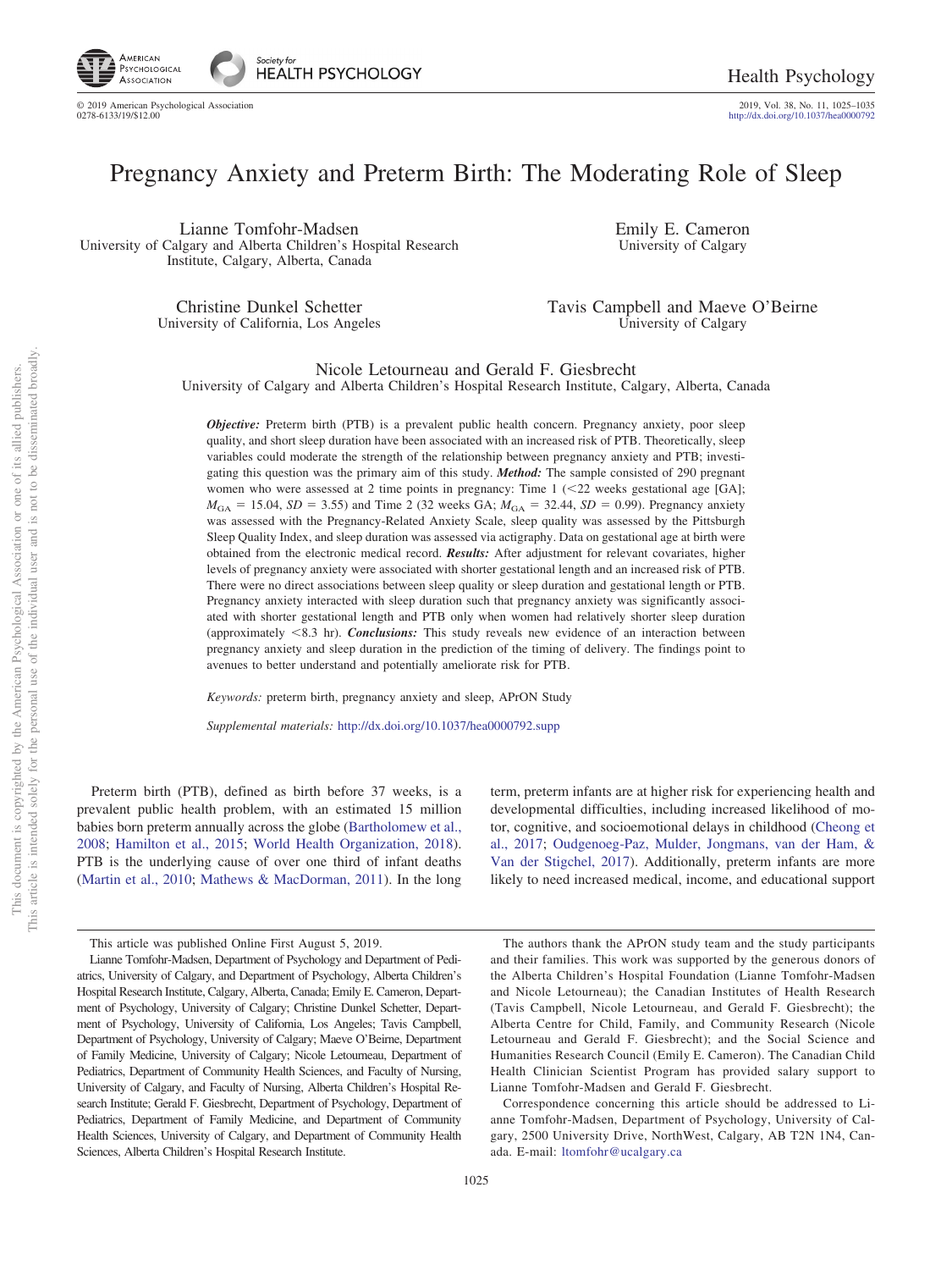throughout their lives [\(Institute of Medicine, 2007;](#page-8-1) [Moster, Lie, &](#page-9-3) [Markestad, 2008\)](#page-9-3).

There is also consensus that each gestational day after 37 weeks is associated with a range of reduced risks, including lower mortality and better respiratory function [\(Baron, Litman, Ahronovich,](#page-7-2) [& Baker, 2012;](#page-7-2) [Bérard, Le Tiec, & De Vera, 2012;](#page-7-3) [Cheng et al.,](#page-7-4) [2008;](#page-7-4) [Consortium on Safe Labor et al., 2010;](#page-7-5) [Saigal & Doyle,](#page-9-4) [2008\)](#page-9-4). Thus, induction of birth prior to 39 weeks of gestation is discouraged unless medically necessary [\(American College of](#page-7-6) [Obstetricians and Gynecologists, 2013;](#page-7-6) [Spong, 2013\)](#page-9-5). The financial and emotional costs of an early birth on children and impacted families make identifying risk and protective factors an urgent priority [\(Moster et al., 2008;](#page-9-3) [Petrou, Sach, & Davidson, 2001;](#page-9-6) [Saigal et al., 2016\)](#page-9-7).

# **Pregnancy Anxiety and Gestational Length**

Psychological stress experienced during pregnancy has welldocumented associations with increased risk of PTB [\(Dunkel](#page-8-2) [Schetter & Tanner, 2012;](#page-8-2) [Shapiro, Fraser, Frasch, & Séguin,](#page-9-8) [2013\)](#page-9-8). A specific psychosocial state, pregnancy anxiety, defined as worries or anxieties that are specific to pregnancy, appears to be a unique risk factor for PTB [\(Bussières et al., 2015\)](#page-7-7). Pregnancy anxiety includes concerns about the health of the developing child, fears about labor and delivery, concerns about changes to appearance, and parenting worries [\(Dole et al., 2003;](#page-7-8) [Dunkel Schetter,](#page-8-3) [2009,](#page-8-3) [2011;](#page-8-4) [Kramer et al., 2009;](#page-8-5) [Lobel et al., 2008;](#page-9-9) [Roesch,](#page-9-10) [Schetter, Woo, & Hobel, 2004;](#page-9-10) [Wadhwa, Sandman, Porto,](#page-10-1) [Dunkel-Schetter, & Garite, 1993\)](#page-10-1). A meta-analysis of prospective studies, including over 5.5 million participants, found that pregnancy anxiety was more predictive of PTB than stressful life events or trait anxiety [\(Bussières et al., 2015\)](#page-7-7).

### **Sleep and Gestational Length**

Poor sleep in pregnancy is common and has been associated with birth outcomes, including shorter gestational length [\(Felder,](#page-8-6) [Baer, Rand, Jelliffe-Pawlowski, & Prather, 2017;](#page-8-6) [Micheli et al.,](#page-9-11) [2011;](#page-9-11) 8; [Warland, Dorrian, Morrison, & O'Brien, 2018\)](#page-10-2). The most common method to assess subjective sleep quality is with the Pittsburgh Sleep Quality Index (PSQI), a self-report measure on which higher scores represent worse subjective sleep quality [\(Buysse, Reynolds, Monk, Berman, & Kupfer, 1989\)](#page-7-9). Higher PSQI scores have been associated with an increased risk of preterm delivery [\(Blair, Porter, Leblebicioglu, & Christian, 2015;](#page-7-10) [Okun, Schetter, & Glynn, 2011\)](#page-9-12). In addition to PSQI scores, short sleep duration has been implicated as a risk factor for PTB [\(Li et](#page-9-13) [al., 2017;](#page-9-13) [Okun et al., 2012;](#page-9-14) [Strange, Parker, Moore, Strickland, &](#page-9-15) [Bliwise, 2009\)](#page-9-15); however, there are varying definitions of what constitutes short sleep. One epidemiological study found that pregnant women who reported an average sleep duration of  $\leq$ 5 hr per night were between 1.7 and 2.4 times more likely to deliver preterm compared to women who reported an average of  $>5$  hr of sleep per night [\(Micheli et al., 2011\)](#page-9-11). In a case-controlled study of Peruvian women, those who reported short sleep duration, defined as  $\leq$ 6 hr per night, in the first 6 months of their pregnancy were significantly more likely to give birth preterm (adjusted odds ratio  $[OR] = 1.56$ ) than those who reported sleeping 7–8 hr/night [\(Kajeepeta et al., 2014\)](#page-8-7). Finally, in a large longitudinal study of

Chinese women, short sleep duration, defined as  $\leq 7$  hr per night, was associated with an increased risk of PTB ( $OR = 4.67$ ; [Li et al.,](#page-9-13) [2017\)](#page-9-13). Mechanisms linking poor sleep quality and shorter sleep duration in pregnancy to gestational length are thought to occur through changes in hypothalamic-pituitary-adrenal (HPA) axis function (i.e., cortisol dysregulation) and inflammatory processes [\(Bublitz, Bourjeily, D'Angelo, & Stroud, 2018;](#page-7-11) [Okun, Luther,](#page-9-16) [Wisniewski, & Wisner, 2013\)](#page-9-16).

Anxiety and poor sleep are highly comorbid conditions [\(Lépine,](#page-8-8) [2002;](#page-8-8) [Mellman, 2006\)](#page-9-17). Sleep quality and duration have each been identified as moderators of associations between psychosocial factors such as high stress and anxiety and cognitive and intermediate health outcomes (i.e., inflammation and HPA axis functioning; [Bassett, Lupis, Gianferante, Rohleder, & Wolf, 2015;](#page-7-12) [Chiang](#page-7-13) [et al., 2016;](#page-7-13) [Tomfohr, Edwards, Madsen, & Mills, 2015\)](#page-10-3). Theories have been proposed as to how sleep could function as a moderator in the relationship between psychosocial stressors and physical health outcomes [\(El-Sheikh, Tu, Saini, Fuller-Rowell, & Buckhalt,](#page-8-9) [2016\)](#page-8-9). A cumulative or dual-risk perspective proposes that poor sleep may be particularly pernicious in individuals who are already at increased risk for experiencing negative health outcomes due to environmental or psychosocial factors [\(El-Sheikh et al., 2016;](#page-8-9) [Evans, 2003;](#page-8-10) [Friedman, 2011;](#page-8-11) [Friedman et al., 2005;](#page-8-12) [McEwen &](#page-9-18) [Karatsoreos, 2015;](#page-9-18) [Tu, Erath, & El-Sheikh, 2015\)](#page-10-4). Although several potential moderators of the relationship between pregnancy anxiety and PTB have been examined, to our knowledge, sleep has not been investigated.

## **Aims of the Current Study**

Clear evidence exists for a relationship between both pregnancy anxiety and sleep with gestational length at birth, yet no studies have investigated these variables together to test potential interactions. Our aims were to (a) replicate previous findings showing associations between pregnancy anxiety and sleep using both subjective and objective sleep assessment and the related outcomes of gestational length at birth and PTB and (b) investigate if sleep variables moderated the relationship between pregnancy anxiety and gestational length variables. We hypothesized that both pregnancy anxiety and sleep quality and duration would be associated with gestational length and the clinical category of PTB (less than 37 weeks' gestation). We also hypothesized, based on the cumulative or dual-risk perspective, that sleep would moderate the relationship between pregnancy anxiety and birth outcomes, such that individuals who reported high levels of pregnancy anxiety and high sleep quality or longer sleep duration would show no association, whereas individuals with both high anxiety and worse sleep would have inverse associations with gestational length outcomes.

### **Method**

### **Participants**

Participants  $(N = 290)$  were from a substudy of pregnant women who enrolled in an ongoing longitudinal study of mental health and nutrition during pregnancy, known as the Alberta Pregnancy Outcomes and Nutrition (APrON) cohort study (see methodology article for details related to the larger study; [Kaplan et al.,](#page-8-13)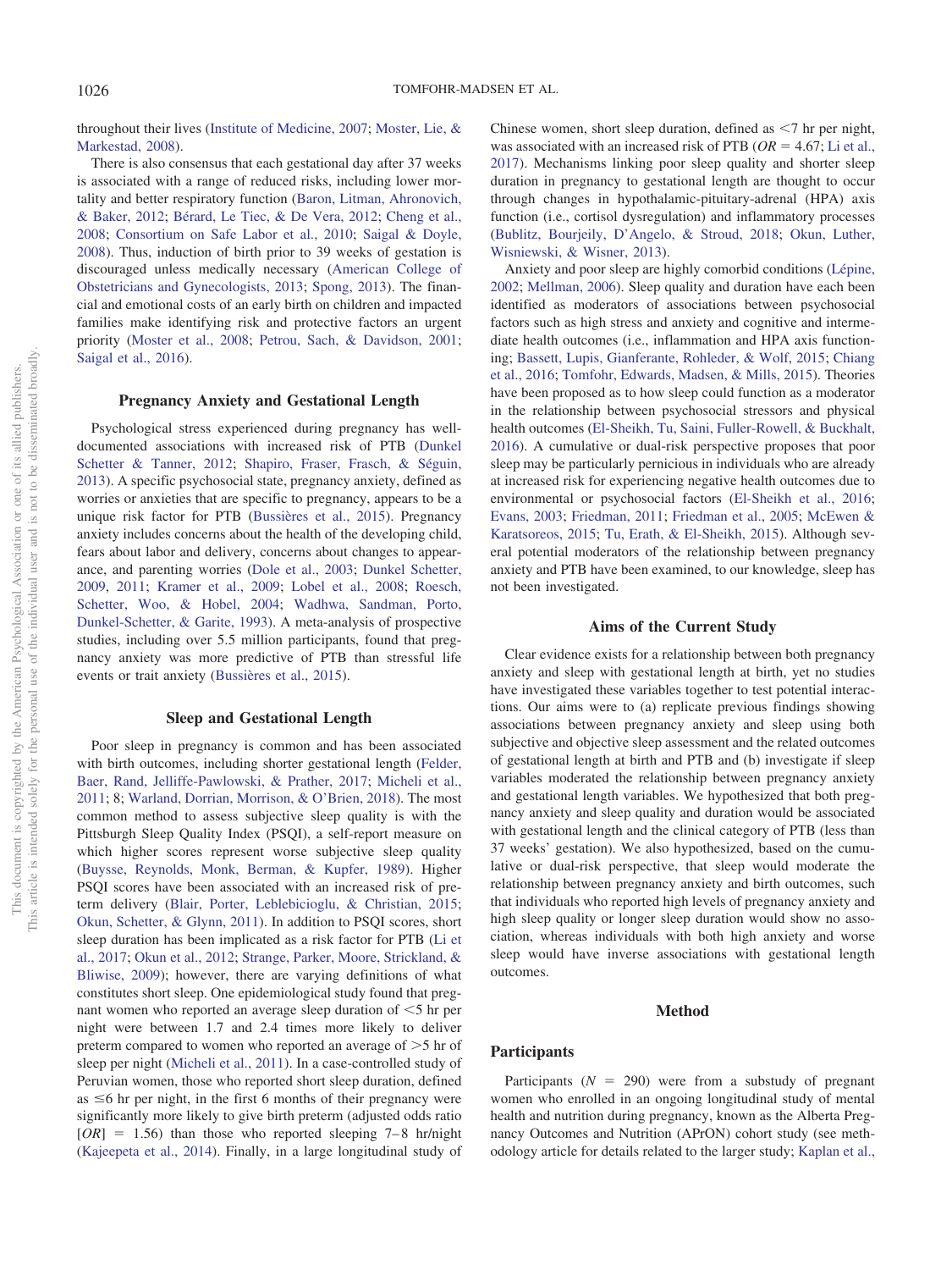[2014\)](#page-8-13). Women were recruited in Calgary and Edmonton, Alberta, from 2011 to 2012. Recruitment occurred through collaborations with maternity clinics. All participants provided informed, written consent prior to being included in the study.

For the substudy, women were required to be  $\leq 22$  weeks gestational age (GA) at the time of the first assessment. Women were excluded if they were younger than 16 years, unable to answer questions in English, or planning on moving away from the geographical region. They were also excluded from the substudy if they self-reported any of the following: (a) steroid medication usage, (b) smoking, (c) consumption of alcohol or "street" drugs, (d) known pregnancy or fetal complications (e.g., preeclampsia, fetal genetic anomalies), (e) illness during data collection (e.g., fever), and (f) multiple pregnancies. These exclusionary criteria were required due to the collection of biomarkers not reported here. Participants received a \$10 gift card to a local grocery store after the completion of each assessment.

Women in the sample were an average age of 31 years, and 98% of the sample reported being married or cohabiting. Approximately 11% reported completing a high school education or less, 19% received a trade or technical certificate, 48% reported a university degree, and 22% reported having a graduate school education. More than half of participants (55%) reported an annual household income of \$100,000 (Canadian) or more, 24% reported an annual income between \$70,000 and \$99,999, 12% reported an annual income between \$40,000 and \$69,999, and 9% of participants reported an annual income of less than \$40,000. The sample primarily self-reported that they were White (79.4%); due to the small number of participants in other racial groups, the ethnicity variable was dichotomized as White versus "other." Approximately half of the sample (50%) reported being pregnant with their first child, 37% were pregnant with their second child, and 13% were pregnant for the third or more time (see [Table 1\)](#page-2-0).

# **Procedure**

The study design involved assessments at two time points in pregnancy: Time 1 (<22 weeks GA;  $M_{\text{GA}} = 15.04$ ,  $SD = 3.55$ ) and Time 2 (32 weeks GA;  $M_{\text{GA}} = 32.44$ ,  $SD = 0.99$ ). All participants completed the first assessment; the majority of participants completed both assessments  $(N = 267)$ . Gestational age at each assessment was determined based on last self-reported menstrual period and confirmed by at least one ultrasound—in the case of discrepancy between these two variables, the ultrasound dating was used. Prior to scheduled laboratory visits, questionnaires were mailed to participants, who then returned them at either a subsequent visit or by mail. Questionnaires at each time point assessed a variety of topics that included assessment of subjective sleep quality and pregnancy anxiety. Following questionnaire completion at each assessment, women wore actigraphy watches for two nights and completed sleep diaries. Data regarding birth outcomes were extracted from the medical record. Participants provided informed consent to the procedures prior to data collection. The study procedures were approved by the University of Calgary Conjoint Health Research Ethics Board.

# **Measures**

**Birth record.** Information about gestational length, gestational diabetes, and gestational hypertension was extracted from provincial

# <span id="page-2-0"></span>Table 1

*Characteristics of the Sample*

| Characteristic                              | M(SD)<br>or $%$ | Valid N |
|---------------------------------------------|-----------------|---------|
| Maternal age                                | 31.42 (3.82)    | 290     |
| Education $(\% )$                           |                 | 286     |
| High school or less                         | 10.8            |         |
| Trade or technical                          | 18.9            |         |
| University                                  | 49.0            |         |
| Postgraduate degree                         | 21.3            |         |
| Income $(\% )$                              |                 | 283     |
| Less than \$39,999                          | 8.8             |         |
| \$40,000-\$69,999                           | 12.0            |         |
| \$70,000-\$99,999                           | 24.0            |         |
| Greater than \$100,000                      | 55.1            |         |
| Ethnicity (%)                               | 79.4            | 287     |
| White                                       |                 |         |
| Asian                                       | 14.5            |         |
| <b>Black</b>                                | 1.4             |         |
| Hispanic                                    | 3.8             |         |
| Other, not specified                        | .7              |         |
| Prepregnancy body mass index                | 24.94 (5.16)    | 287     |
| Gestational hypertension $(\%)$             | 7.6             | 289     |
| Gestational diabetes (%)                    | 3.8             | 289     |
| Gestational age weeks                       | 39.17 (1.68)    | 290     |
| Preterm $\leq$ 37 wks $(\% )$               | 6.2             | 290     |
| Sleep duration mean (actigraphy)            | 501.72 (59.43)  | 285     |
| Time 1                                      | 500.40 (66.12)  | 275     |
| Time 2                                      | 499.59 (70.35)  | 245     |
| Pregnancy-related anxiety mean              | .73(.40)        | 289     |
| Time 1                                      | .77(0.45)       | 288     |
| Time 2                                      | .67(.40)        | 254     |
| Pittsburgh Sleep Quality Index Global Score | 5.79 (2.50)     | 288     |
| Time 1                                      | 5.45 (2.75)     | 284     |
| Time 2                                      | 6.24(2.98)      | 250     |

birth records. PTB was categorized dichotomously as <37 weeks gestational length versus  $\geq$ 37 weeks gestational length.

**Prepregnancy body mass index.** Assessments of body mass index (BMI) prior to pregnancy have been described previously for the study cohort [\(Begum, Colman, McCargar, Bell,& Alberta](#page-7-14) [Pregnancy Outcomes, 2012;](#page-7-14) [Clayborne, Giesbrecht, Bell, &](#page-7-15) [Tomfohr-Madsen, 2017\)](#page-7-15). Briefly, self-reported prepregnancy weight (kg) and measured height to the nearest 0.1 cm (Charder HM200P Portstad Portable Stadiometer) were collected at the first study visit (<22 weeks' gestation). Prepregnancy BMI was calculated by dividing prepregnancy weight by measured height (m) squared.

**Pregnancy anxiety.** The Pregnancy-Related Anxiety Scale is a 10-item instrument that examines the extent to which women are worried about their own and baby's health, labor, delivery, and caring for a new baby [\(Rini, Dunkel-Schetter, Wadhwa, & Sand](#page-9-19)[man, 1999\)](#page-9-19). For instance, specific items on the scale include the following: "I am confident of having a normal childbirth," "I am afraid that I will be harmed during delivery," and "I am concerned (worried) about taking care of a new baby" [\(Rini et al., 1999\)](#page-9-19). Items were rated on a scale ranging from 1 (*never or not at all*) to 4 (*a lot of the time or very much*), with summative scores ranging from 0 to 30 and higher scores indicating greater anxiety. Consistent with past research that has used this scale, scores were computed by reverse scoring items that were reverse worded and calculating the mean of all item responses; thus, the possible range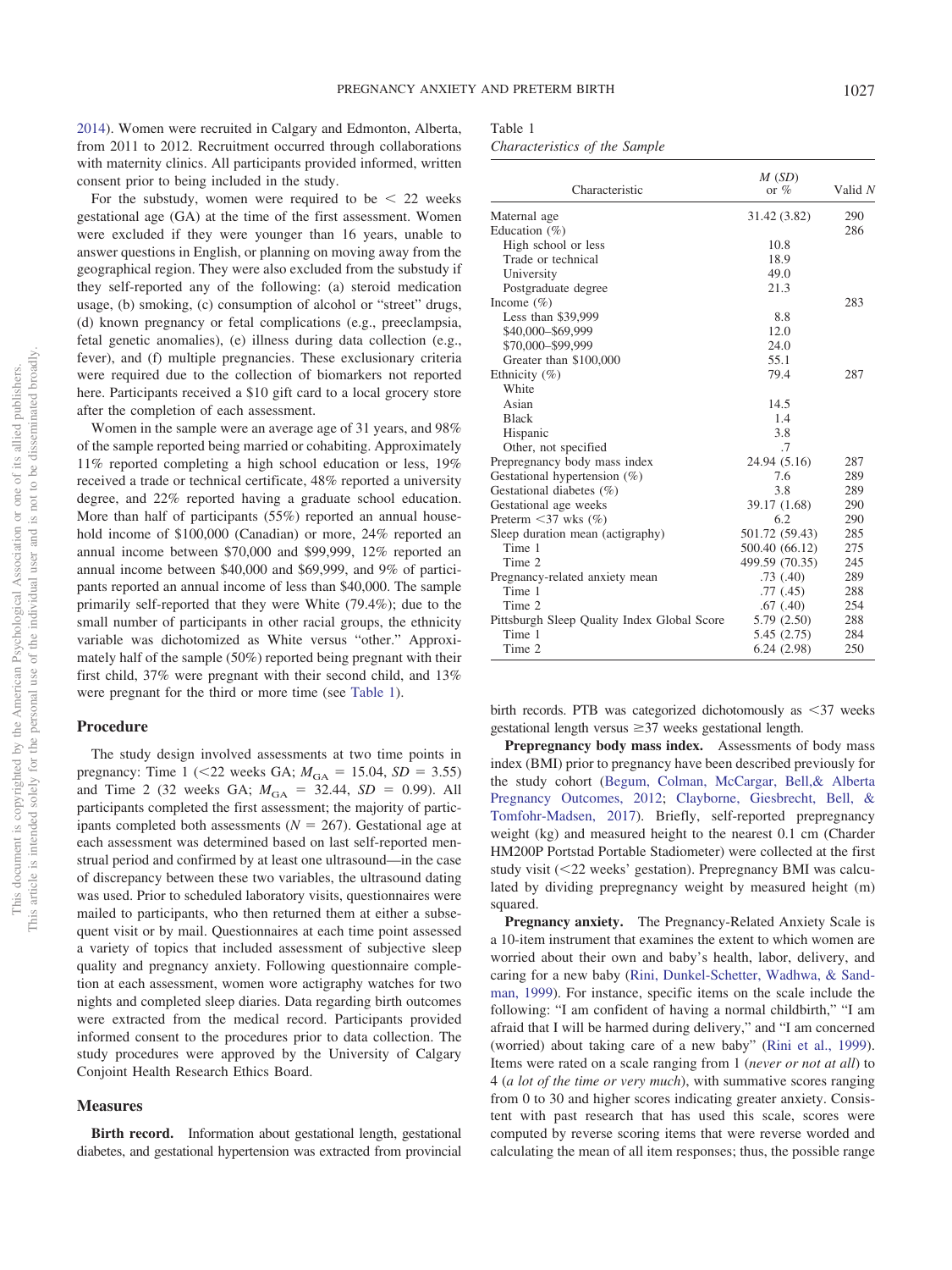for mean scores was from 0.0 to 3.0 [\(Rini, Schetter, Hobel, Glynn,](#page-9-20) [& Sandman, 2006;](#page-9-20) [Thomas et al., 2017\)](#page-10-5). This scale has good internal reliability in the literature (Cronbach's alpha  $= .78$ ; [Rini](#page-9-19) [et al., 1999\)](#page-9-19) and the current study (Time 1: Cronbach's alpha .76; Time 2: Cronbach's alpha  $= .74$ ). Pregnancy anxiety scores have been shown to be generally stable over the course of pregnancy [\(Kane, Dunkel Schetter, Glynn, Hobel, & Sandman, 2014\)](#page-8-14). In the current study, pregnancy anxiety was averaged across both prenatal time points to enhance reliability and validity and represent a mother's cumulative pregnancy-related anxiety.

Pittsburgh Sleep Quality Index. Subjective sleep quality was assessed using the 19-item self-report PSQI. The PSQI measures seven components of sleep: subjective sleep quality, sleep latency, sleep duration, habitual sleep efficiency, sleep disturbances, use of sleeping medication, and daytime dysfunction. Component scores range from 0 to 3, with higher scores representing greater sleep difficulties on that specific component. A global PSQI score is calculated by summing each component. Global scores range from 0 to 21, with higher scores indicating lower sleep quality and a more severe sleep disturbance [\(Buysse et](#page-7-9) [al., 1989\)](#page-7-9). The total PSQI has demonstrated good psychometric properties in pregnancy [\(Jomeen & Martin, 2007\)](#page-8-15). In the current study, the PSQI had acceptable internal reliability at each time point (Cronbach's alpha between 0.69 and 0.70). Although small increases in PSQI scores have been observed throughout pregnancy, PSQI scores were averaged across both prenatal time points in the current study to create a measure indicative of cumulative sleep quality [\(Sedov, Cameron, Madigan, & Tomfohr-Madsen,](#page-9-21) [2018;](#page-9-21) [Tomfohr, Buliga, Letourneau, Campbell, & Giesbrecht,](#page-10-6) [2015\)](#page-10-6).

**Actigraphy.** Actigraphy was used to assess objective sleep in the current study. An actigraph continuously measures the frequency and degree of wrist movement; these data are stored in 1-min epochs. Four of five actigraphy indices (i.e., number of awakenings, wake time after sleep onset, total sleep time, and sleep efficiency percentage) have been shown to correlate well with polysomnography, the gold-standard assessment of sleep [\(Lich](#page-9-22)[stein et al., 2006\)](#page-9-22). The Micro Motionlogger Sleep Watch® actigraphy monitor (Ambulatory Monitoring, Inc., Ardsley, NY) used in the current study has well-documented reliability and validity [\(Rupp & Balkin, 2011\)](#page-9-23). In the current study, participants wore the actigraph on their nondominant wrist for 2 consecutive days in both early and late pregnancy for a total of 4 days. Participants were asked to wear the device continuously from 9 p.m. on Day 1 until 9 p.m. on Day 3, resulting in two consecutive 24-hr periods.

Actigraphy data were analyzed in 1-min epochs with Action-W Version 2.7.1 software. The Cole-Kripke sleep-scoring algorithm was used to determine sleep from wake times for data collected in the zero-crossing mode setting, a setting that sums the signal frequency crossing the zero voltage over the epoch [\(Cole, Kripke,](#page-7-16) [Gruen, Mullaney, & Gillin, 1992\)](#page-7-16). This algorithm calculates a continuous average of activity prior to and following each minute to determine whether that time point should be coded as sleep or wake. Self-report diary data were used to define the "in-bed" period. In cases where actigraphy identified sleep outside this period, we took two steps to ensure accurate sleep scoring. First, if the actigraph was returned immediately after use, we contacted the participant to clarify in-bed and out-of-bed times. Second, we

adjusted the in-bed period to include all objectively scored nighttime sleep.

# **Statistical Analyses**

Statistical analyses were performed using SPSS statistical software package (IBM SPSS Statistics, Version 23). Participant data were included if there was information available about birth outcomes, sleep, and pregnancy anxiety from at least one of the two assessment points. Missing data patterns were explored by creating a "Missingness" indicator variable, such that data were coded 0 if there was sleep or pregnancy anxiety data available for analysis at one time point and 1 if it was missing entirely. A series of one-way analysis of variance or logistic regression analyses were fitted with the "Missingness" indicator as the predictor and baseline demographic, sleep, and outcome variables as the outcomes. In total, only seven participants were missing both data points for selfreported sleep, anxiety, or actigraphy data: 1.7% for actigraph, 0.3% for pregnancy anxiety, and 0.7% for PSQI. Participants who were missing sleep or anxiety data at both time points did not differ from those with complete data on any sleep or anxiety variables, infant GA, PTB, maternal age, maternal education, maternal ethnicity, prepregnancy BMI, gestational hypertension, or gestational diabetes diagnosis (*p*s .118). Participants with missing data reported lower household income  $(p = .024)$ . We also investigated if there were differences in Time 1 and Time 2 PSQI global scores, pregnancy anxiety, or sleep duration (actigraphy) between women who had complete data on these variables versus only one assessment point. We found no differences between the groups on any of the above variables at either assessment point  $(ps > .19)$ .

Unadjusted bivariate associations between average pregnancy anxiety and sleep during pregnancy and birth outcomes were evaluated using Pearson correlations. Next, hierarchical linear regression models were conducted with pregnancy anxiety predicting infant gestational length at birth correcting for a number of covariates with known associations to PTB (i.e., maternal age, education, ethnicity, gestational hypertension, gestational diabetes, household income, parity, and prepregnancy BMI; [Institute of](#page-8-16) [Medicine, 1985\)](#page-8-16). Moderation was investigated using the macro PROCESS [\(Hayes, 2013\)](#page-8-17). The Johnson–Neyman technique and tests of regions of significance simple slopes were examined to determine the points at which sleep variables had a significant conditional effect of pregnancy anxiety in the prediction of gestational length or PTB [\(Hayes & Matthes, 2009\)](#page-8-18).

### **Results**

### **Characteristics of the Sample**

Actigraphy data showed that the sample slept an average of approximately 8.3 hr per night over the two assessment points (see [Table 1\)](#page-2-0). Racial groups (White vs. other) did not differ on the variables of maternal age, prepregnancy BMI, maternal education, parity, gestational hypertension, or PTB. The "other" group was more likely to have a diagnosis of gestational diabetes ( $OR = 3.41$ ,  $p = .49$ ), deliver at an earlier gestational age ( $M = 39.30$  weeks  $[SD = 1.54]$  vs.  $M = 38.69$  weeks  $[SD = 2.10]$ ,  $p = .013$ ), and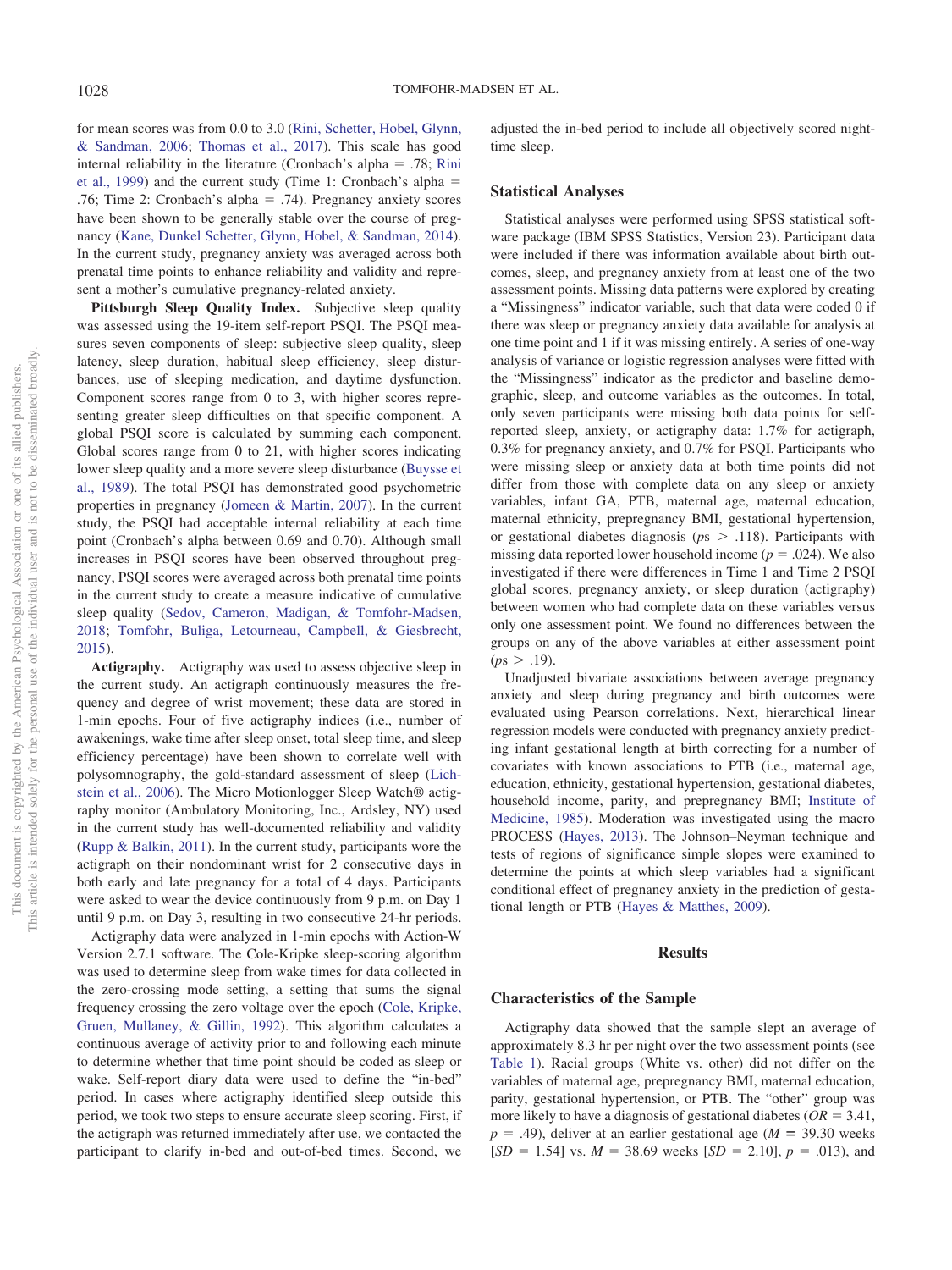report being in a lower income bracket ( $\chi^2 = 30.63$ ,  $p < .001$ , Nagelkerke  $= 4.9\%$ ) than the White group.

### **Hierarchical Regression Analyses**

**Relationships between pregnancy anxiety, sleep, and birth outcomes.** Results of regression analyses are presented in [Table](#page-5-0) [2.](#page-5-0) After adjusting for covariates (maternal age, education, ethnicity, gestational hypertension, gestational diabetes, household income, parity, and prepregnancy BMI), higher pregnancy anxiety was associated with shorter gestational length and a higher risk of PTB. After controlling for covariates, neither PSQI scores nor sleep duration were directly associated with either birth outcome.

**Sleep as a moderator of the relationship between pregnancyrelated anxiety and birth outcomes.** Next, regression analyses were conducted to assess whether associations between pregnancy anxiety and birth outcomes were dependent on sleep quality (PSQI global scores) or sleep duration. Interactions between pregnancy anxiety and subjective sleep quality were not significant in the prediction of gestational length ( $\beta = -.006$ ,  $SE = .097$ ,  $p = .95$ , 95% CI  $[-0.197, 0.185]$  or PTB  $(\beta = -.092, SE = .30, p = .76,$ 95% CI  $[-0.678, 0.494]$ . There were significant interactions between pregnancy anxiety and objectively assessed sleep duration during pregnancy in the prediction of both gestational length ( $\beta$  = .012,  $SE = .005$ ,  $p = .011$ , 95% CI [0.003, 0.022]) and PTB  $(\beta = -.033, SE = .016, p = .039, 95\% \text{ CI } [-0.064, -0.002])$ .<sup>1</sup> See [Figures 1a](#page-5-1) and [2a.](#page-6-0)

To interpret the interactions, a series of Johnson–Neyman regions of significance tests were conducted. Results showed that the point of transition between a statistically significant and nonsignificant effect of sleep duration was 517.3 min (63.10% of the sample was below) for the outcome of GA and 497.34 min (48.34% of the sample was below) for the outcome of PTB. This means that the effect of pregnancy anxiety on birth outcomes was significant when participants slept less than about 8.3 hr per night (497–517 min). See [Figures 1b](#page-5-1) and [2b.](#page-6-0)

**Exploratory analysis.** As all studies to date investigating relationships between sleep duration and PTB have relied on self-report measures, we also investigated whether self-reported sleep duration from the PSQI moderated the relationship between pregnancy anxiety and birth outcomes. Mean sleep duration scores between self-report and actigraphy were correlated,  $r = .37$ ,  $p <$ .01; however, we did not observe moderation when self-reported sleep duration scores were entered in the prediction of gestational length ( $\beta$  = .398, *SE* = .0230,  $p$  = .084, 95% CI [-0.054, 0.850]) or PTB  $(\beta = -.807, SE = .586, p = .169, 95\% \text{ CI}$  $[-1.954, -0.341]$ .

We also examined if pregnancy anxiety was associated with gestational length variables through indirect effects on sleep (i.e., mediational pathways). To test, we investigated if pregnancy anxiety at the first assessment point was associated with either sleep duration and PSQI at the second assessment point. There was no association between pregnancy anxiety and sleep duration (a path), which is a requirement to test mediation; however, there was an association between pregnancy anxiety at the first assessment point and PSQI scores at the second point. There was not a significant indirect pathway between pregnancy anxiety at the first assessment point and PSQI scores at the second assessment point and the outcomes of GA ( $\beta$  = -.047, *SE* = 0.05, 95% CI [ $-0.176$ , 0.045]) or PTB ( $\beta = -.0354$ , *SE* = 0.429, 95% CI  $[-0.447, 1.192]$ .

Finally, we investigated associations between other actigraphyderived sleep variables, gestational length at birth and PTB. We found no direct significant associations or interactions with pregnancy anxiety and other actigraphy variables. Results are presented in [online supplemental table S1.](http://dx.doi.org/10.1037/hea0000792.supp)

# **Discussion**

Results from this study replicated previous findings showing that higher pregnancy anxiety was associated with shorter gestational length at birth and PTB in both adjusted and unadjusted models [\(Dole et al., 2003;](#page-7-8) [Kramer et al., 2009;](#page-8-5) [Lobel et al., 2008;](#page-9-9) [Roesch et al., 2004;](#page-9-10) [Wadhwa et al., 1993\)](#page-10-1). In contrast to prior research, we did not observe direct associations between subjective or objective sleep variables and gestational length variables [\(Okun](#page-9-12) [et al., 2011\)](#page-9-12); however, a significant interaction was observed between pregnancy anxiety and objectively assessed sleep duration, such that the relationship between pregnancy anxiety and birth outcomes was present only in the context of shorter sleep duration. Results from this study support a cumulative risk perspective of how sleep may moderate the relationship between pregnancy anxiety and birth timing [\(El-Sheikh et al., 2016\)](#page-8-9). These findings are important because pregnancy anxiety combined with sleep deprivation may represent a dual-risk profile for PTB risk questions that should be explored in further research.

Stress and anxiety experienced during pregnancy are thought to influence birth outcomes through numerous direct and indirect mechanisms, one of which is through changes to the HPA axis [\(Dunkel Schetter, 2011;](#page-8-4) [Wadhwa, Entringer, Buss, & Lu, 2011\)](#page-10-7). Cortisol is the primary hormone released by the HPA axis in response to stress and is required for various aspects of normal fetal development and maturation [\(Howerton & Bale, 2012;](#page-8-19) [Jensen](#page-8-20) [Peña, Monk, & Champagne, 2012\)](#page-8-20). Although cortisol is growth promoting in lower concentrations, at higher concentrations of maternal or fetal cortisol, fetal growth is inhibited and gestation shortened [\(Drake, Tang, & Nyirenda, 2007;](#page-7-17) [Gitau, Cameron, Fisk,](#page-8-21) [& Glover, 1998;](#page-8-21) [Hobel, Dunkel-Schetter, Roesch, Castro, &](#page-8-22)

<sup>&</sup>lt;sup>1</sup> We investigated if there were differences in prediction of gestational length outcomes when using data from only the first or second assessment point. Using paired-samples *t* tests, we first tested if variables changed significantly over time and found that pregnancy anxiety decreased over time (0.76–0.66,  $t = 4.07$ ,  $p < .001$ ), PSQI scores increased (5.44–6.24,  $t = -4.19$ ,  $p < .001$ ), and minutes of sleep remained unchanged (497.4– 498.5,  $t = -0.22$ ,  $p = .82$ ). See [Table 1.](#page-2-0) Similar to results above, we found that pregnancy anxiety was associated with gestational length at both the first ( $\beta$  = -.557, *SE* = .233, *p* = .018) and second ( $\beta$  = -.826, *SE* = .229,  $p < .0001$ ) assessment points. At the first assessment, pregnancy anxiety was not associated with PTB ( $OR = 3.523$ ,  $p = .066$ ), but it was at the second assessment ( $OR = 7.63$ ,  $p = .002$ ). There were no significant associations between PSQI or sleep duration and birth outcomes at either assessment point ( $p_s > .19$ ). There were no significant interactions between pregnancy anxiety and PSQI global scores at the first or second assessment points in the prediction of GA or PTB ( $p_s$  > .17). Pregnancy anxiety did interact with sleep duration in the prediction of GA at the first assessment ( $\beta$  = -.009, *SE* = .004, *p* = .019) but not the second ( $\beta$  =  $-0.006$ , *SE* = .004,  $p = .129$ ), nor were there any significant interactions in the prediction of PTB at the first  $(\beta = -.018, \overline{SE} = .011, p = .095)$  or second assessment ( $\beta$  = -.020, *SE* = .022, *p* = .367). Thus, the combination of scores produces clearer results, likely due to lower reliability or power of the tests when not averaged.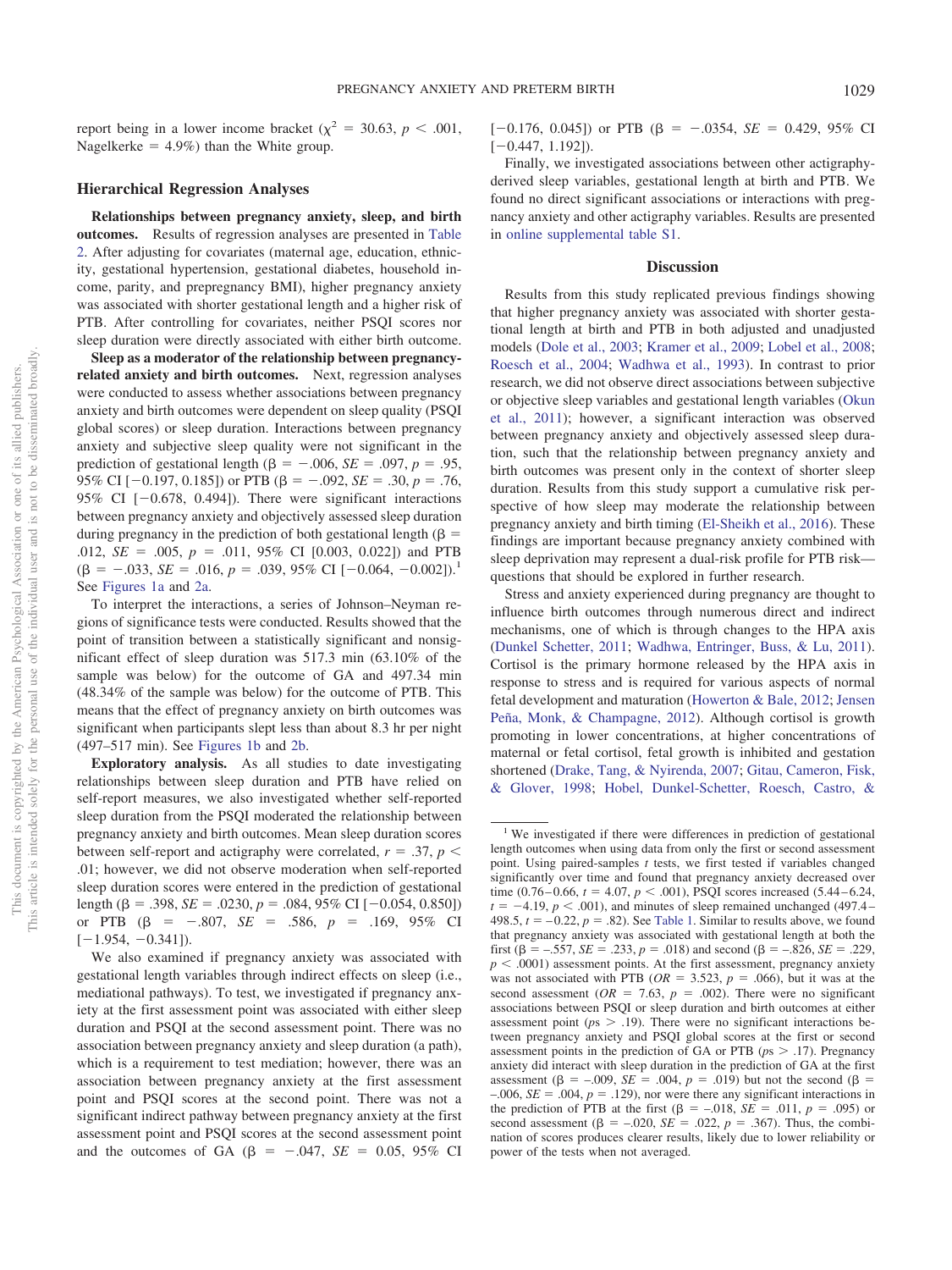<span id="page-5-0"></span>Table 2

| Predictor                           | Outcome            | n   |         | SE   |      | $\Delta R^2$             | 0R   |
|-------------------------------------|--------------------|-----|---------|------|------|--------------------------|------|
| Pregnancy-related anxiety           | Preterm birth      | 275 | 2.15    | .79  | .007 |                          | 8.54 |
|                                     | Gestational length | 275 | $-.82$  | .26  | .002 | .03                      |      |
| PSOI Global Score                   | Preterm birth      | 274 | .03     | .12  | .817 |                          | 1.03 |
|                                     | Gestational length | 274 | $-.04$  | .04  | .296 | < 0.01                   |      |
| Actigraphy sleep duration (minutes) | Preterm birth      | 272 | $-.004$ | .005 | .442 | $\overline{\phantom{a}}$ | 1.00 |
|                                     | Gestational length | 272 | < 0.01  | .002 | .873 | < 0.01                   |      |

*Linear and Logistic Regression Analyses Showing Pregnancy-Related Anxiety, PSQI Global Score, and Sleep Duration Predicting Preterm Birth and Gestational Length*

*Note*. Models are adjusted for maternal age, education, household income, ethnicity, prepregnancy body mass index, parity, gestational hypertension, and gestational diabetes. PSQI = Pittsburgh Sleep Quality Index;  $OR =$  odds ratio.

[Arora, 1999;](#page-8-22) [Howerton & Bale, 2012;](#page-8-19) [Korebrits et al., 1998;](#page-8-23) [McLean et al., 1995;](#page-9-24) [O'Donnell et al., 2012;](#page-9-25) [Wadhwa et al., 2004;](#page-10-8) [Wadhwa, Porto, Garite, Chicz-DeMet, & Sandman, 1998\)](#page-10-9). One study of anxiety and salivary cortisol assessed at multiple times across the day throughout gestation found that higher average levels of anxiety predicted steeper increases in prenatal cortisol trajectories [\(Kane et al., 2014\)](#page-8-14). Findings from a similar study indicate that compared to controls who delivered at term, the pregnant woman who delivered preterm had higher concentrations of cortisol and a cortisol precursor (i.e., corticotropin-releasing hormone [CRH]) across three gestational time points [\(Hobel,](#page-8-24) [Arora, & Korst, 1999\)](#page-8-24). Further, higher levels of self-reported stress at 18 to 20 weeks' gestation were associated with CRH concentrations 10 or more weeks later (at 28 to 30 weeks' gestation), suggesting that maternal stress and CRH may be markers for preterm delivery [\(Hobel et al., 1999\)](#page-8-22).

Disturbed sleep has also been associated with cortisol dysregulation in pregnancy [\(Miller, 2004;](#page-9-26) [Teran-Perez et al., 2012\)](#page-9-27). For instance, short sleep duration has been associated with dysregulated diurnal cortisol patterns, including a steeper increase in cortisol awakening response and higher levels of late-day cortisol [\(Abell, Shipley, Ferrie, Kivimäki, & Kumari, 2016\)](#page-7-18). Thus, it follows that longer sleep could act as a buffer against adverse effects of anxiety on the HPA axis and subsequent negative birth outcomes; however, little is known regarding the effects of sleep as a moderator of this relationship, and it is rarely considered in conceptual models of the relationship between stress and PTB [\(Wadhwa et al., 2011\)](#page-10-7). Given the substantial evidence for a cumulative or dual-risk perspective showing the moderating role of sleep duration on stress and other intermediate health outcomes, more research is needed to support a potential buffering effect of longer sleep duration on pregnancy anxiety and birth outcomes [\(Alvarez & Ayas, 2004;](#page-7-19) [Rueggeberg, Wrosch, & Miller, 2012\)](#page-9-28).

A strength of our study was reliance on actigraphy-assessed sleep duration compared to self-reported ratings. Actigraphyassessed and self-reported sleep duration were only moderately correlated in the current study, a discrepancy that has been shown in other pregnant populations [\(Herring et al., 2013\)](#page-8-25). Additionally, we observed associations between self-reported symptoms of anxiety and subjective sleep, but no association was observed between anxiety and sleep duration as assessed via actigraphy [\(Volkovich,](#page-10-10) [Liat Tikotzky, & Manber, 2016\)](#page-10-10). These findings suggest a discrepancy between objective and subjective sleep in pregnancy and their relationship with mental health variables. This discrepancy may be an important consideration as objective sleep likely provides a more accurate estimate of sleep duration. Additionally, selfreported sleep measures such as the PSQI may be assessing a negative cognitive style rather than unique sleep-related disturbance [\(Grandner, Kripke, Yoon, & Youngstedt, 2006\)](#page-8-26). The clinical limitations of needing actigraphy to assess sleep duration in preg-



<span id="page-5-1"></span>*Figure 1.* Standardized (a) conditional moderation effect of sleep duration (minutes) on the relationship between pregnancy anxiety and gestational length at birth and Johnson–Neyman confidence limits (b).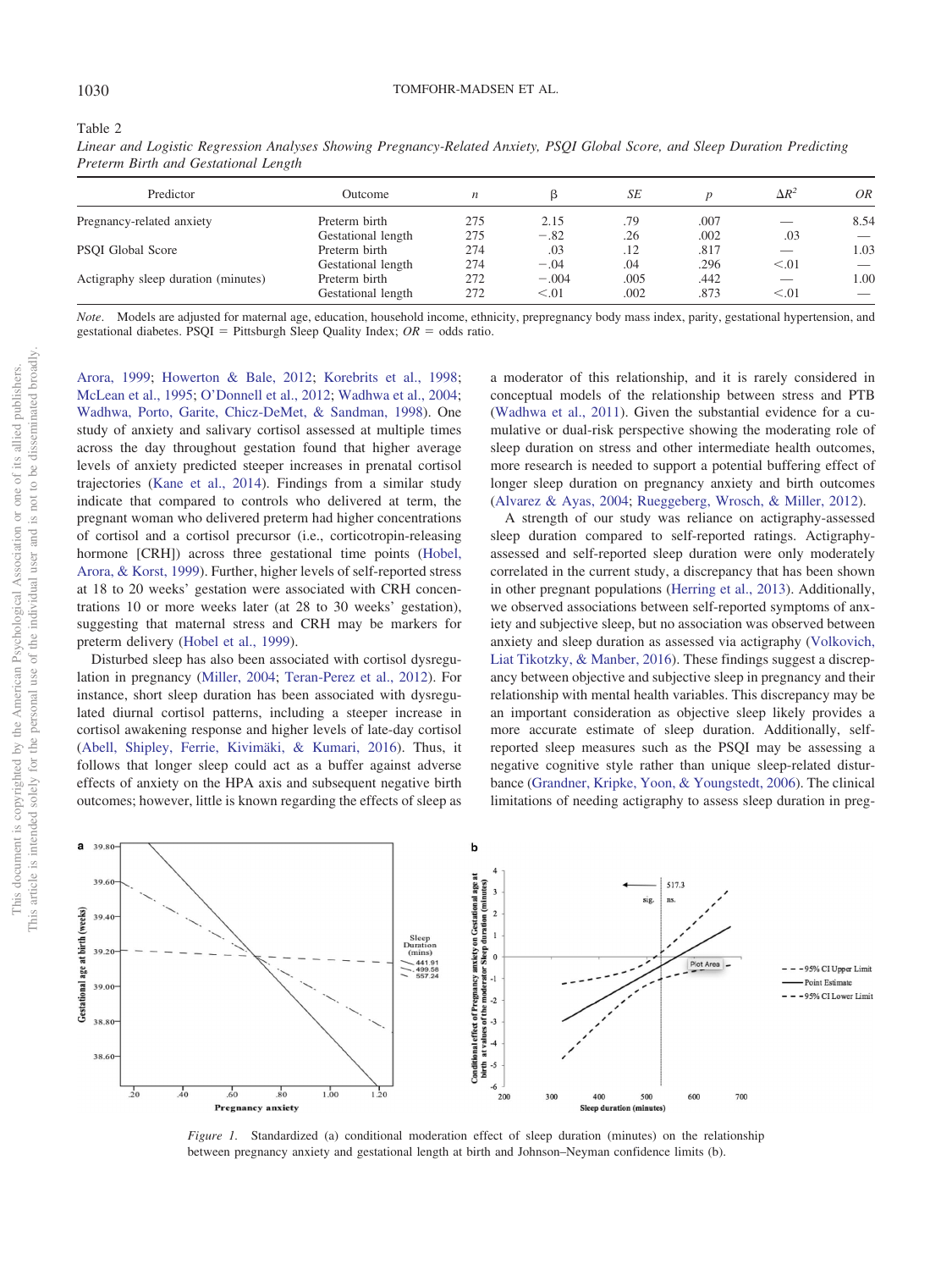

<span id="page-6-0"></span>*Figure 2.* Standardized (a) conditional moderation effect of sleep duration (minutes) on the relationship between pregnancy anxiety and preterm birth and Johnson–Neyman confidence limits (b).

nancy (compared to self-report) are important to acknowledge, and although there has been increased availability of wearable technologies that assess sleep parameters, they tend to inaccurately assess total sleep time, especially in individuals with insomnia [\(Kang et al., 2017;](#page-8-27) [Kolla, Mansukhani, & Mansukhani, 2016\)](#page-8-28).

The null findings regarding sleep variables and birth outcomes may be explained several ways. First, sleep quality and short sleep duration have varying definitions in the literature. For instance, one study found an association between sleep quality in the second and third trimesters and PTB, but sleep quality was assessed using only a single self-report question about frequency of sleep difficulties [\(Li et al., 2017\)](#page-9-13). Other studies have reported relationships between short sleep duration and gestational length, with short sleep duration ranging from less than 5 to 7 hr per night [\(Facco,](#page-8-29) [Kramer, Ho, Zee, & Grobman, 2010;](#page-8-29) [Mindell, Cook, &](#page-9-29) [Nikolovski, 2015;](#page-9-29) [Qiu, Gelaye, Fida, & Williams, 2012\)](#page-9-30). Although we tested if shorter self-reported sleep duration was associated with gestational length, our ability to detect a relationship may have been underpowered due to restricted range in our sample. For example, the majority of our sample was sleeping well within the recommended range of 7–9 hr/night recommended for adults [\(Watson et al., 2015\)](#page-10-11). Only 30% of the sample reported sleeping less than 7 hr per night, 8.3% reported sleeping less than 6 hr, and less than 1% reported sleep less than 5 hr per night; however, when we tested if sleep duration of fewer than 7 hr per night was associated with gestational length or PTB, we still found no association ( $p_s > .76$ ). Additionally, although the average PSQI score in our sample ( $M = 5.79$ ) was within the range reported as average in a recent meta-analysis on the topic (95% CI [5.30, 6.85]; [Sedov et al., 2018\)](#page-9-21), it was lower than that reported in other populations in which associations have been observed between the PSQI and birth outcomes [\(Blair et al., 2015;](#page-7-10) [Okun et al., 2011\)](#page-9-12). Potentially, the relatively low observed PSQI score in the sample restricted our ability to detect associations with birth timing.

In exploratory analyses, we observed that few of the interactions replicated when investigated at only one assessment point (vs. an average of both). This could point to the fact that a cumulative measure of sleep duration and anxiety across pregnancy is more predictive of birth outcomes than assessment at any one time point.

Another possibility is that, because we used only 2 days of actigraphy assessment, the study did not capture a reliable assessment of sleep characteristics when investigated at only one assessment point. Some studies have reported that a minimum of 7 (or greater) days of monitoring is necessary to obtain reliable sleep estimates, and the minimum number recommended for monitoring is three 24-hr periods [\(Littner et al., 2003;](#page-9-31) [Van Someren, 2007\)](#page-10-12). Finally, future studies may yield more insight into questions of timing effects by assessing the exposures more frequently and in narrower windows during gestation.

An additional consideration is that the participants in the current study may not be comparable to participants in previous studies in terms of relevant characteristics. For example, a study of African American and European American women reported that only in the African American sample was an elevated PSQI score associated with an increased risk of PTB, a finding that the authors suggested may be due to the fact that the African American population experienced greater sensitivity to the adverse physiological response to sleep disturbance [\(Blair et al., 2015\)](#page-7-10). Thus, in our primarily White, high socioeconomic status sample, these findings may not replicate. Finally, some studies have not observed associations between self-reported sleep duration and PTB, potentially a result of a limited range of sleep duration [\(Guendel](#page-8-30)[man et al., 2013\)](#page-8-30). The variation in findings across studies may be in part a factor of additional third variables that need to be explored, such as exposure to multiple stressors in pregnancy or other risk factors for PTB such as low social support [\(Hetherington](#page-8-31) [et al., 2015\)](#page-8-31).

Results of this study should be interpreted in light of several limitations. First, the sample was primarily White, was generally highly educated, and reported high annual household income; it is unclear if these findings will extend into lower socioeconomic status or other racial groups. Overall, the rate of PTB in participants was lower than national or provincial averages, suggesting that this cohort may be at lower risk [\(Statistics Canada, 2017\)](#page-9-32). We had relatively few cases of PTB in the sample, which may have limited our ability to detect associations between previously observed sleep variables and PTB; we also did not include a measure of prior PTB or delivery problems. On average, the participants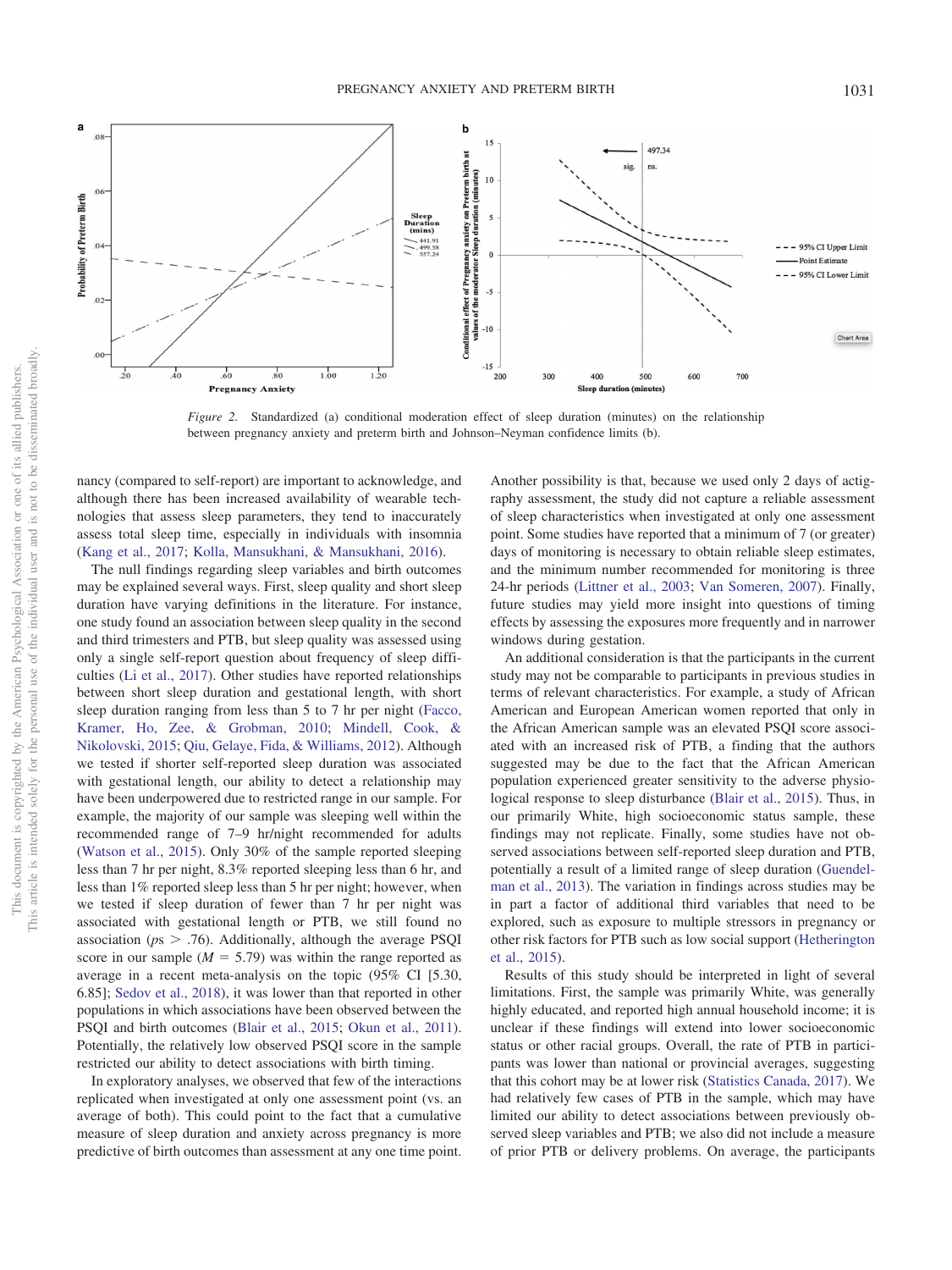reported good sleep quality, and very few women were classified as experiencing short sleep duration; the limitation in sleep range may have restricted our ability to detect associations, and the generalizability of our findings to other populations with more severe sleep problems is unclear. Additionally, we collected only 2 days of actigraphy data at each time point. The recommendations from the American Academy of Sleep Medicine are for a minimum of three consecutive 24-hr periods [\(Littner et al., 2003;](#page-9-31) [Van](#page-10-12) [Someren, 2007\)](#page-10-12); future research investigating this topic should include longer periods of actigraphy monitoring. Further, the current study collected information on nighttime sleep exclusively; as such, the results do not take into account a potential influence of daytime napping. As there are no clinical cutoff scores available for pregnancy anxiety, we are unable to speak to the prevalence of clinically significant pregnancy anxiety in the sample. As such, the lack of a dichotomous variable for pregnancy anxiety may affect the ability to determine whether the current sample was comparable to typical populations. We also did not include a measure of more generalized or trait anxiety, and the extent to which pregnancy anxiety confers a specific and unique separate from general anxiety should be investigated further. Finally, we did not adjust for all medical problems in pregnancy, and although our findings persisted after inclusion of gestational diabetes and gestational hypertension in our models, other relevant variables (i.e., previous miscarriage) should be included in future studies.

Despite these limitations, our results indicate that sleep duration during pregnancy is one variable that may buffer the effects of pregnancy anxiety on PTB. Exploration of the potential to increase sleep duration and decrease anxiety during pregnancy through evidence-based behavioral interventions, such as cognitive– behavioral therapy, is one potential avenue of further study that may influence gestational length. Future research should also investigate mechanisms to explain the relationship between sleep and/or anxiety on PTB, as mechanisms may be a critical target for intervention and prevention strategies.

### **References**

- <span id="page-7-18"></span>Abell, J. G., Shipley, M. J., Ferrie, J. E., Kivimäki, M., & Kumari, M. (2016). Recurrent short sleep, chronic insomnia symptoms and salivary cortisol: A 10-year follow-up in the Whitehall II study. *Psychoneuroendocrinology, 68,* 91–99. [http://dx.doi.org/10.1016/j.psyneuen.2016.02](http://dx.doi.org/10.1016/j.psyneuen.2016.02.021) [.021](http://dx.doi.org/10.1016/j.psyneuen.2016.02.021)
- <span id="page-7-19"></span>Alvarez, G. G., & Ayas, N. T. (2004). The impact of daily sleep duration on health: A review of the literature. *Progress in Cardiovascular Nursing, 19,* 56 –59. <http://dx.doi.org/10.1111/j.0889-7204.2004.02422.x>
- <span id="page-7-6"></span>American College of Obstetricians and Gynecologists. (2013). ACOG committee opinion no. 561: Nonmedically indicated early-term deliveries. *Obstetrics and Gynecology, 121,* 911–915. [http://dx.doi.org/10](http://dx.doi.org/10.1097/01.AOG.0000428649.57622.a7) [.1097/01.AOG.0000428649.57622.a7](http://dx.doi.org/10.1097/01.AOG.0000428649.57622.a7)
- <span id="page-7-2"></span>Baron, I. S., Litman, F. R., Ahronovich, M. D., & Baker, R. (2012). Late preterm birth: A review of medical and neuropsychological childhood outcomes. *Neuropsychology Review, 22,* 438 – 450. [http://dx.doi.org/10](http://dx.doi.org/10.1007/s11065-012-9210-5) [.1007/s11065-012-9210-5](http://dx.doi.org/10.1007/s11065-012-9210-5)
- <span id="page-7-0"></span>Bartholomew, S., Dzakpasu, S., Huang, L., Leon, J. A., Lindsay, J., Liu, S., . . . Young, D. (2008). *Canadian perinatal health report*. Ottawa, Canada: Public Health Agency of Canada.
- <span id="page-7-12"></span>Bassett, S. M., Lupis, S. B., Gianferante, D., Rohleder, N., & Wolf, J. M. (2015). Sleep quality but not sleep quantity effects on cortisol responses to acute psychosocial stress. *Stress: The International Journal on the*

*Biology of Stress, 18,* 638 – 644. [http://dx.doi.org/10.3109/10253890](http://dx.doi.org/10.3109/10253890.2015.1087503) [.2015.1087503](http://dx.doi.org/10.3109/10253890.2015.1087503)

- <span id="page-7-14"></span>Begum, F., Colman, I., McCargar, L. J., Bell, R. C., & the Alberta Pregnancy Outcomes. (2012). Gestational weight gain and early postpartum weight retention in a prospective cohort of Alberta women. Journal of Obstetrics and Gynaecology Canada, 34, 637-647. [http://dx](http://dx.doi.org/10.1016/S1701-2163%2816%2935316-6) [.doi.org/10.1016/S1701-2163\(16\)35316-6](http://dx.doi.org/10.1016/S1701-2163%2816%2935316-6)
- <span id="page-7-3"></span>Bérard, A., Le Tiec, M., & De Vera, M. A. (2012). Study of the costs and morbidities of late-preterm birth. *Archives of Disease in Childhood Fetal and Neonatal Edition, 97,* F329 –F334. [http://dx.doi.org/10.1136/](http://dx.doi.org/10.1136/fetalneonatal-2011-300969) [fetalneonatal-2011-300969](http://dx.doi.org/10.1136/fetalneonatal-2011-300969)
- <span id="page-7-10"></span>Blair, L. M., Porter, K., Leblebicioglu, B., & Christian, L. M. (2015). Poor sleep quality and associated inflammation predict preterm birth: Heightened risk among African Americans. *Sleep: Journal of Sleep and Sleep Disorders Research, 38,* 1259 –1267. [http://dx.doi.org/10.5665/sleep](http://dx.doi.org/10.5665/sleep.4904) [.4904](http://dx.doi.org/10.5665/sleep.4904)
- <span id="page-7-11"></span>Bublitz, M. H., Bourjeily, G., D'Angelo, C., & Stroud, L. R. (2018). Maternal sleep quality and diurnal cortisol regulation over pregnancy. *Behavioral Sleep Medicine, 16,* 282–293. [http://dx.doi.org/10.1080/](http://dx.doi.org/10.1080/15402002.2016.1210147) [15402002.2016.1210147](http://dx.doi.org/10.1080/15402002.2016.1210147)
- <span id="page-7-7"></span>Bussières, E.-L., Tarabulsy, G. M., Pearson, J., Tessier, R., Forest, J.-C., & Giguère, Y. (2015). Maternal prenatal stress and infant birth weight and gestational age: A meta-analysis of prospective studies. *Developmental Review, 36,* 179 –199. <http://dx.doi.org/10.1016/j.dr.2015.04.001>
- <span id="page-7-9"></span>Buysse, D. J., Reynolds, C. F., III, Monk, T. H., Berman, S. R., & Kupfer, D. J. (1989). The Pittsburgh Sleep Quality Index: A new instrument for psychiatric practice and research. *Psychiatry Research, 28,* 193–213. [http://dx.doi.org/10.1016/0165-1781\(89\)90047-4](http://dx.doi.org/10.1016/0165-1781%2889%2990047-4)
- <span id="page-7-4"></span>Cheng, Y. W., Nicholson, J. M., Nakagawa, S., Bruckner, T. A., Washington, A. E., & Caughey, A. B. (2008). Perinatal outcomes in low-risk term pregnancies: Do they differ by week of gestation? *American Journal of Obstetrics and Gynecology, 199,* 370.e1–370.e7. [http://dx.doi](http://dx.doi.org/10.1016/j.ajog.2008.08.008) [.org/10.1016/j.ajog.2008.08.008](http://dx.doi.org/10.1016/j.ajog.2008.08.008)
- <span id="page-7-1"></span>Cheong, J. L., Doyle, L. W., Burnett, A. C., Lee, K. J., Walsh, J. M., Potter, C. R., . . . Spittle, A. J. (2017). Association between moderate and late preterm birth and neurodevelopment and social-emotional development at age 2 years. *Journal of the American Medical Association Pediatrics, 171,* e164805. <http://dx.doi.org/10.1001/jamapediatrics.2016.4805>
- <span id="page-7-13"></span>Chiang, J. J., Tsai, K. M., Park, H., Bower, J. E., Almeida, D. M., Dahl, R. E., . . . Fuligni, A. J. (2016). Daily family stress and HPA axis functioning during adolescence: The moderating role of sleep. *Psychoneuroendocrinology, 71,* 43–53. [http://dx.doi.org/10.1016/j.psyneuen](http://dx.doi.org/10.1016/j.psyneuen.2016.05.009) [.2016.05.009](http://dx.doi.org/10.1016/j.psyneuen.2016.05.009)
- <span id="page-7-15"></span>Clayborne, Z. M., Giesbrecht, G. F., Bell, R. C., & Tomfohr-Madsen, L. M. (2017). Relations between neighbourhood socioeconomic status and birth outcomes are mediated by maternal weight. *Social Science & Medicine, 175,* 143–151. [http://dx.doi.org/10.1016/j.socscimed.2016.12](http://dx.doi.org/10.1016/j.socscimed.2016.12.041) [.041](http://dx.doi.org/10.1016/j.socscimed.2016.12.041)
- <span id="page-7-16"></span>Cole, R. J., Kripke, D. F., Gruen, W., Mullaney, D. J., & Gillin, J. C. (1992). Automatic sleep/wake identification from wrist activity. *Sleep, 15,* 461– 469. <http://dx.doi.org/10.1093/sleep/15.5.461>
- <span id="page-7-5"></span>Consortium on Safe Labor, Hibbard, J. U., Wilkins, I., Sun, L., Gregory, K., Haberman, S.,... Zhang, J. (2010). Respiratory morbidity in late preterm births. *Journal of the American Medical Association, 304,* 419. <http://dx.doi.org/10.1001/jama.2010.1015>
- <span id="page-7-8"></span>Dole, N., Savitz, D. A., Hertz-Picciotto, I., Siega-Riz, A. M., McMahon, M. J., & Buekens, P. (2003). Maternal stress and preterm birth. *American Journal of Epidemiology, 157,* 14 –24. [http://dx.doi.org/10.1093/](http://dx.doi.org/10.1093/aje/kwf176) [aje/kwf176](http://dx.doi.org/10.1093/aje/kwf176)
- <span id="page-7-17"></span>Drake, A. J., Tang, J. I., & Nyirenda, M. J. (2007). Mechanisms underlying the role of glucocorticoids in the early life programming of adult disease. *Clinical Science, 113,* 219 –232. <http://dx.doi.org/10.1042/CS20070107>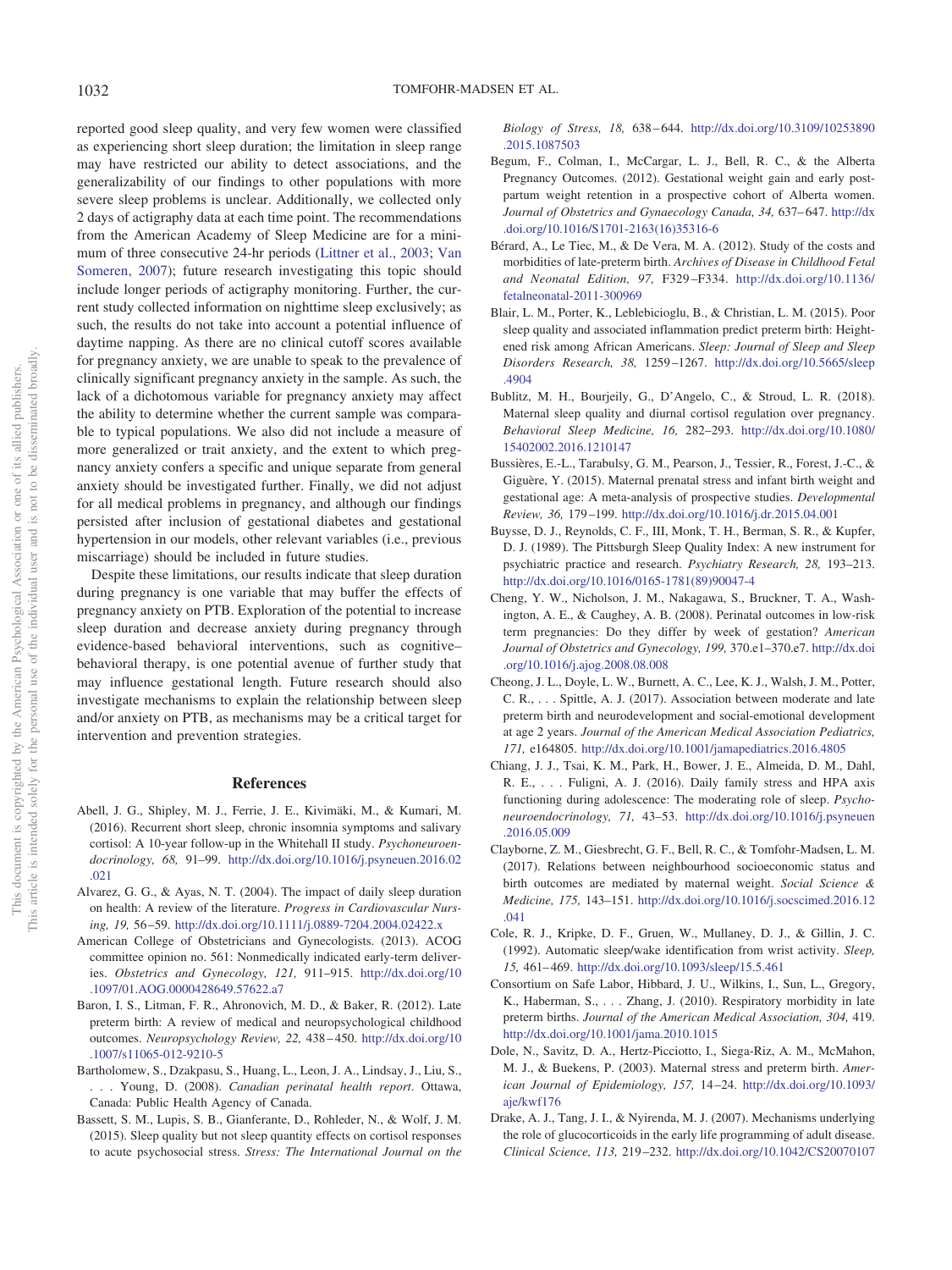- <span id="page-8-3"></span>Dunkel Schetter, C. (2009). Stress processes in pregnancy and preterm birth. *Current Directions in Psychological Science, 18,* 205–209. [http://](http://dx.doi.org/10.1111/j.1467-8721.2009.01637.x) [dx.doi.org/10.1111/j.1467-8721.2009.01637.x](http://dx.doi.org/10.1111/j.1467-8721.2009.01637.x)
- <span id="page-8-4"></span>Dunkel Schetter, C. (2011). Psychological science on pregnancy: Stress processes, biopsychosocial models, and emerging research issues. *Annual Review of Psychology, 62,* 531–558. [http://dx.doi.org/10.1146/](http://dx.doi.org/10.1146/annurev.psych.031809.130727) [annurev.psych.031809.130727](http://dx.doi.org/10.1146/annurev.psych.031809.130727)
- <span id="page-8-2"></span>Dunkel Schetter, C., & Tanner, L. (2012). Anxiety, depression and stress in pregnancy: Implications for mothers, children, research, and practice. *Current Opinion in Psychiatry, 25,* 141–148. [http://dx.doi.org/10.1097/](http://dx.doi.org/10.1097/YCO.0b013e3283503680) [YCO.0b013e3283503680](http://dx.doi.org/10.1097/YCO.0b013e3283503680)
- <span id="page-8-9"></span>El-Sheikh, M., Tu, K. M., Saini, E. K., Fuller-Rowell, T. E., & Buckhalt, J. A. (2016). Perceived discrimination and youths' adjustment: Sleep as a moderator. *Journal of Sleep Research, 25,* 70 –77. [http://dx.doi.org/10](http://dx.doi.org/10.1111/jsr.12333) [.1111/jsr.12333](http://dx.doi.org/10.1111/jsr.12333)
- <span id="page-8-10"></span>Evans, G. W. (2003). A multimethodological analysis of cumulative risk and allostatic load among rural children. *Developmental Psychology, 39,* 924 –933. <http://dx.doi.org/10.1037/0012-1649.39.5.924>
- <span id="page-8-29"></span>Facco, F. L., Kramer, J., Ho, K. H., Zee, P. C., & Grobman, W. A. (2010). Sleep disturbances in pregnancy. *Obstetrics and Gynecology, 115,* 77– 83. <http://dx.doi.org/10.1097/AOG.0b013e3181c4f8ec>
- <span id="page-8-6"></span>Felder, J. N., Baer, R. J., Rand, L., Jelliffe-Pawlowski, L. L., & Prather, A. A. (2017). Sleep disorder diagnosis during pregnancy and risk of preterm birth. *Obstetrics and Gynecology, 130,* 573–581. [http://dx.doi](http://dx.doi.org/10.1097/AOG.0000000000002132) [.org/10.1097/AOG.0000000000002132](http://dx.doi.org/10.1097/AOG.0000000000002132)
- <span id="page-8-11"></span>Friedman, E. M. (2011). Sleep quality, social well-being, gender, and inflammation: An integrative analysis in a national sample. *Annals of the New York Academy of Sciences, 1231,* 23–34. [http://dx.doi.org/10.1111/](http://dx.doi.org/10.1111/j.1749-6632.2011.06040.x) [j.1749-6632.2011.06040.x](http://dx.doi.org/10.1111/j.1749-6632.2011.06040.x)
- <span id="page-8-12"></span>Friedman, E. M., Hayney, M. S., Love, G. D., Urry, H. L., Rosenkranz, M. A., Davidson, R. J.,... Ryff, C. D. (2005). Social relationships, sleep quality, and interleukin-6 in aging women. *Proceedings of the National Academy of Sciences, 102,* 18757–18762. [http://dx.doi.org/10.1073/pnas](http://dx.doi.org/10.1073/pnas.0509281102) [.0509281102](http://dx.doi.org/10.1073/pnas.0509281102)
- <span id="page-8-21"></span>Gitau, R., Cameron, A., Fisk, N. M., & Glover, V. (1998). Fetal exposure to maternal cortisol. *Lancet, 352,* 707–708. [http://dx.doi.org/10.1016/](http://dx.doi.org/10.1016/S0140-6736%2805%2960824-0) [S0140-6736\(05\)60824-0](http://dx.doi.org/10.1016/S0140-6736%2805%2960824-0)
- <span id="page-8-26"></span>Grandner, M. A., Kripke, D. F., Yoon, I. Y., & Youngstedt, S. D. (2006). Criterion validity of the Pittsburgh Sleep Quality Index: Investigation in a non-clinical sample. *Sleep and Biological Rhythms, 4,* 129 –136. [http://](http://dx.doi.org/10.1111/j.1479-8425.2006.00207.x) [dx.doi.org/10.1111/j.1479-8425.2006.00207.x](http://dx.doi.org/10.1111/j.1479-8425.2006.00207.x)
- <span id="page-8-30"></span>Guendelman, S., Pearl, M., Kosa, J. L., Graham, S., Abrams, B., & Kharrazi, M. (2013). Association between preterm delivery and prepregnancy body mass (BMI), exercise and sleep during pregnancy among working women in Southern California. *Maternal and Child Health Journal, 17,* 723–731. [http://dx.doi.org/10.1007/s10995-012-](http://dx.doi.org/10.1007/s10995-012-1052-5) [1052-5](http://dx.doi.org/10.1007/s10995-012-1052-5)
- <span id="page-8-0"></span>Hamilton, B. E., Martin, J. A., Osterman, M. J., Curtain, S. C., Curtin, S. C., & Statistics, V. (2015). Births: Preliminary data for 2014. *National Vital Statistics Reports, 64,* 1–19.
- <span id="page-8-17"></span>Hayes, A. F. (2013). *Introduction to mediation, moderation, and conditional process analysis: A regression-based approach*. New York, NY: Guilford.
- <span id="page-8-18"></span>Hayes, A. F., & Matthes, J. (2009). Computational procedures for probing interactions in OLS and logistic regression: SPSS and SAS implementations. *Behavior Research Methods, 41,* 924 –936. [http://dx.doi.org/10](http://dx.doi.org/10.3758/BRM.41.3.924) [.3758/BRM.41.3.924](http://dx.doi.org/10.3758/BRM.41.3.924)
- <span id="page-8-25"></span>Herring, S. J., Foster, G. D., Pien, G. W., Massa, K., Nelson, D. B., Gehrman, P. R., & Davey, A. (2013). Do pregnant women accurately report sleep time? A comparison between self-reported and objective measures of sleep duration in pregnancy among a sample of urban mothers. *Sleep and Breathing, 17,* 1323–1327. [http://dx.doi.org/10](http://dx.doi.org/10.1007/s11325-013-0835-2) [.1007/s11325-013-0835-2](http://dx.doi.org/10.1007/s11325-013-0835-2)
- <span id="page-8-31"></span>Hetherington, E., Doktorchik, C., Premji, S. S., McDonald, S. W., Tough, S. C., & Sauve, R. S. (2015). Preterm birth and social support during pregnancy: A systematic review and meta-analysis. *Paediatric and Perinatal Epidemiology, 29,* 523–535. <http://dx.doi.org/10.1111/ppe.12225>
- <span id="page-8-24"></span>Hobel, C. J., Arora, C. P., & Korst, L. M. (1999). Corticotrophin-releasing hormone and CRH-binding protein: Differences between patients at risk for preterm birth and hypertension. *Annals of the New York Academy of Sciences, 897,* 54 – 65.
- <span id="page-8-22"></span>Hobel, C. J., Dunkel-Schetter, C., Roesch, S. C., Castro, L. C., & Arora, C. P. (1999). Maternal plasma corticotropin-releasing hormone associated with stress at 20 weeks' gestation in pregnancies ending in preterm delivery. *American Journal of Obstetrics and Gynecology, 180* (Part 3), S257–S263. [http://dx.doi.org/10.1016/S0002-9378\(99\)70712-X](http://dx.doi.org/10.1016/S0002-9378%2899%2970712-X)
- <span id="page-8-19"></span>Howerton, C. L., & Bale, T. L. (2012). Prenatal programing: At the intersection of maternal stress and immune activation. *Hormones and Behavior, 62,* 237–242. <http://dx.doi.org/10.1016/j.yhbeh.2012.03.007>
- <span id="page-8-16"></span>Institute of Medicine. (1985). *Preventing low birthweight*. Washington, DC: National Academies Press.
- <span id="page-8-1"></span>Institute of Medicine, Committee on Understanding Premature Birth and Assuring Healthy Outcomes. (2007). *Preterm birth: Causes, consequences, and prevention*. Washington, DC: National Academies Press. <http://dx.doi.org/10.17226/11622>
- <span id="page-8-20"></span>Jensen Peña, C., Monk, C., & Champagne, F. A. (2012). Epigenetic effects of prenatal stress on 11ß-hydroxysteroid dehydrogenase-2 in the placenta and fetal brain. *PLoS ONE, 7*(6), e39791. [http://dx.doi.org/10](http://dx.doi.org/10.1371/journal.pone.0039791) [.1371/journal.pone.0039791](http://dx.doi.org/10.1371/journal.pone.0039791)
- <span id="page-8-15"></span>Jomeen, J., & Martin, C. R. (2007). Assessment and relationship of sleep quality to depression in early pregnancy. *Journal of Reproductive and Infant Psychology, 25,* 87–99. [http://dx.doi.org/10.1080/](http://dx.doi.org/10.1080/02646830601117308) [02646830601117308](http://dx.doi.org/10.1080/02646830601117308)
- <span id="page-8-7"></span>Kajeepeta, S., Sanchez, S. E., Gelaye, B., Qiu, C., Barrios, Y. V., Enquobahrie, D. A., & Williams, M. A. (2014). Sleep duration, vital exhaustion, and odds of spontaneous preterm birth: A case-control study. *BMC Pregnancy and Childbirth, 14,* 337. [http://dx.doi.org/10.1186/1471-](http://dx.doi.org/10.1186/1471-2393-14-337) [2393-14-337](http://dx.doi.org/10.1186/1471-2393-14-337)
- <span id="page-8-14"></span>Kane, H. S., Dunkel Schetter, C., Glynn, L. M., Hobel, C. J., & Sandman, C. A. (2014). Pregnancy anxiety and prenatal cortisol trajectories. *Biological Psychology, 100,* 13–19. [http://dx.doi.org/10.1016/j.biopsycho](http://dx.doi.org/10.1016/j.biopsycho.2014.04.003) [.2014.04.003](http://dx.doi.org/10.1016/j.biopsycho.2014.04.003)
- <span id="page-8-27"></span>Kang, S. G., Kang, J. M., Ko, K. P., Park, S. C., Mariani, S., & Weng, J. (2017). Validity of a commercial wearable sleep tracker in adult insomnia disorder patients and good sleepers. *Journal of Psychosomatic Research, 97,* 38 – 44. <http://dx.doi.org/10.1016/j.jpsychores.2017.03.009>
- <span id="page-8-13"></span>Kaplan, B. J., Giesbrecht, G. F., Leung, B. M., Field, C. J., Dewey, D., Bell, R. C., . . . the APrON Study Team. (2014). The Alberta Pregnancy Outcomes and Nutrition (APrON) cohort study: Rationale and methods. *Maternal and Child Nutrition, 10,* 44 – 60. [http://dx.doi.org/10.1111/j](http://dx.doi.org/10.1111/j.1740-8709.2012.00433.x) [.1740-8709.2012.00433.x](http://dx.doi.org/10.1111/j.1740-8709.2012.00433.x)
- <span id="page-8-28"></span>Kolla, B. P., Mansukhani, S., & Mansukhani, M. P. (2016). Consumer sleep tracking devices: A review of mechanisms, validity and utility. *Expert Review of Medical Devices, 13,* 497–506. [http://dx.doi.org/10](http://dx.doi.org/10.1586/17434440.2016.1171708) [.1586/17434440.2016.1171708](http://dx.doi.org/10.1586/17434440.2016.1171708)
- <span id="page-8-23"></span>Korebrits, C., Ramirez, M. M., Watson, L., Brinkman, E., Bocking, A. D., & Challis, J. R. G. (1998). Maternal corticotropin-releasing hormone is increased with impending preterm birth. *Journal of Clinical Endocrinology and Metabolism, 83,* 1585–1591. [http://dx.doi.org/10.1210/jcem](http://dx.doi.org/10.1210/jcem.83.5.4804) [.83.5.4804](http://dx.doi.org/10.1210/jcem.83.5.4804)
- <span id="page-8-5"></span>Kramer, M. S., Lydon, J., Séguin, L., Goulet, L., Kahn, S. R., McNamara, H., . . . Platt, R. W. (2009). Stress pathways to spontaneous preterm birth: The role of stressors, psychological distress, and stress hormones. *American Journal of Epidemiology, 169,* 1319 –1326. [http://dx.doi.org/](http://dx.doi.org/10.1093/aje/kwp061) [10.1093/aje/kwp061](http://dx.doi.org/10.1093/aje/kwp061)
- <span id="page-8-8"></span>Lépine, J. P. (2002). The epidemiology of anxiety disorders: Prevalence and societal costs. *Journal of Clinical Psychiatry, 63*(Suppl. 14), 4 – 8.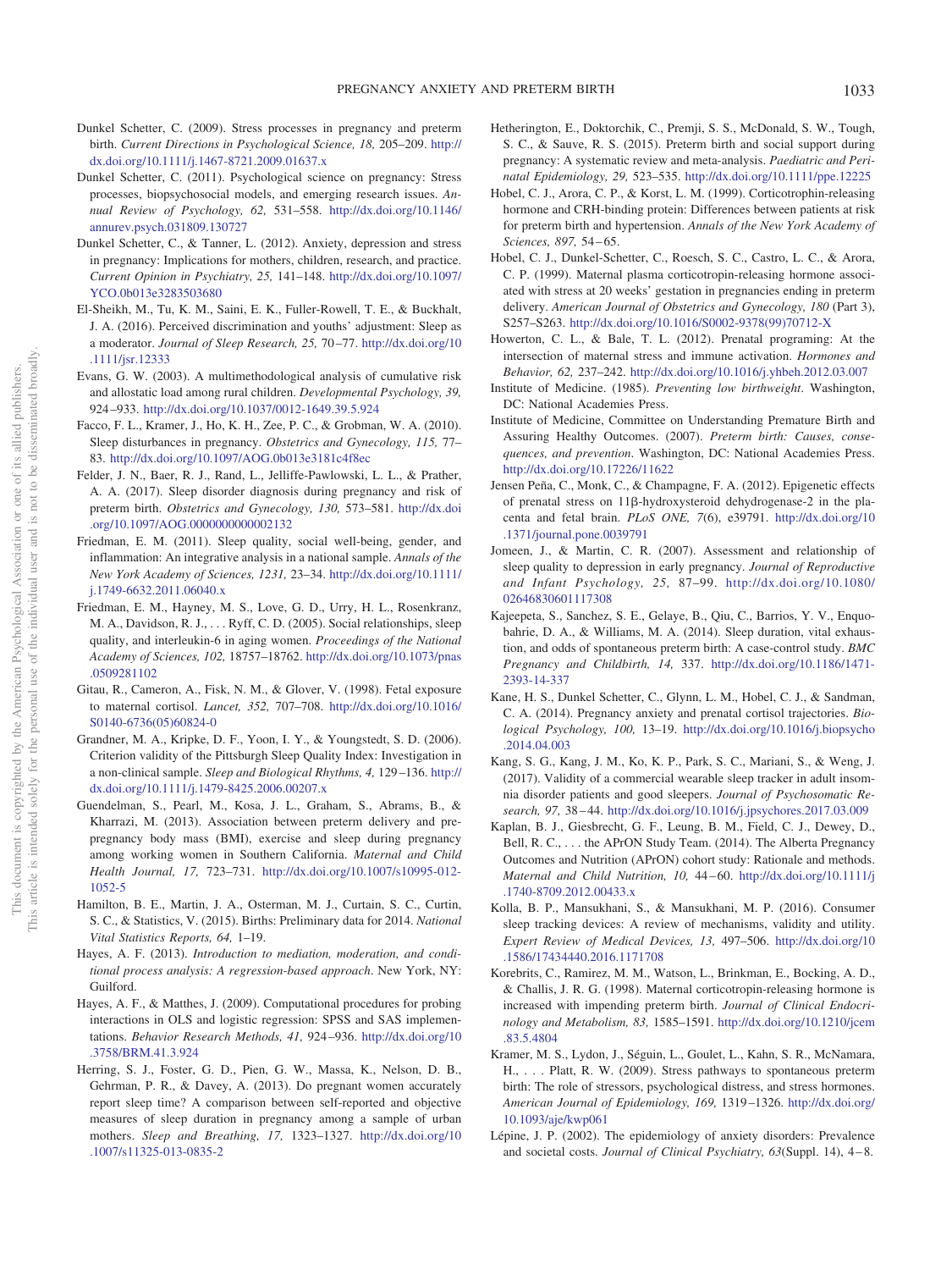- <span id="page-9-13"></span>Li, R., Zhang, J., Zhou, R., Liu, J., Dai, Z., Liu, D.,... Zeng, G. (2017). Sleep disturbances during pregnancy are associated with cesarean delivery and preterm birth. *Journal of Maternal-Fetal & Neonatal Medicine, 30,* 733–738. <http://dx.doi.org/10.1080/14767058.2016.1183637>
- <span id="page-9-22"></span>Lichstein, K. L., Stone, K. C., Donaldson, J., Nau, S. D., Soeffing, J. P., Murray, D.,... Aguillard, R. N. (2006). Actigraphy validation with insomnia. *Sleep: Journal of Sleep and Sleep Disorders Research, 29,* 232–239.
- <span id="page-9-31"></span>Littner, M., Kushida, C. A., Anderson, W. M., Bailey, D., Berry, R. B., Davila, D. G., . . . the Standards of Practice Committee of the American Academy of Sleep Medicine. (2003). Practice parameters for the role of actigraphy in the study of sleep and circadian rhythms: An update for 2002. *Sleep: Journal of Sleep and Sleep Disorders Research, 26,* 337– 341. <http://dx.doi.org/10.1093/sleep/26.3.337>
- <span id="page-9-9"></span>Lobel, M., Cannella, D. L., Graham, J. E., DeVincent, C., Schneider, J., & Meyer, B. A. (2008). Pregnancy-specific stress, prenatal health behaviors, and birth outcomes. *Health Psychology, 27,* 604 – 615. [http://dx.doi](http://dx.doi.org/10.1037/a0013242) [.org/10.1037/a0013242](http://dx.doi.org/10.1037/a0013242)
- <span id="page-9-0"></span>Martin, J. A., Hamilton, B. E., Sutton, P. D., Ventura, S. J., Mathews, T. J., Kirmeyer, S., & Osterman, M. J. K. (2010). Births: Final data for 2007. *National Vital Statistics System, 58,* 1– 85.
- <span id="page-9-1"></span>Mathews, T. J., & MacDorman, M. F. (2011). Infant mortality statistics from the 2007 period linked birth/infant death data set. *National Vital Statistics Reports, 59,* 1–30.
- <span id="page-9-18"></span>McEwen, B. S., & Karatsoreos, I. N. (2015). Sleep deprivation and circadian disruption: Stress, allostasis, and allostatic load. *Sleep Medicine Clinics, 10,* 1–10. <http://dx.doi.org/10.1016/j.jsmc.2014.11.007>
- <span id="page-9-24"></span>McLean, M., Bisits, A., Davies, J., Woods, R., Lowry, P., & Smith, R. (1995). A placental clock controlling the length of human pregnancy. *Nature Medicine, 1,* 460 – 463. <http://dx.doi.org/10.1038/nm0595-460>
- <span id="page-9-17"></span>Mellman, T. A. (2006). Sleep and anxiety disorders. *Psychiatric Clinics of North America, 29,* 1047–1058. [http://dx.doi.org/10.1016/j.psc.2006.08](http://dx.doi.org/10.1016/j.psc.2006.08.005) [.005](http://dx.doi.org/10.1016/j.psc.2006.08.005)
- <span id="page-9-11"></span>Micheli, K., Komninos, I., Bagkeris, E., Roumeliotaki, T., Koutis, A., Kogevinas, M., & Chatzi, L. (2011). Sleep patterns in late pregnancy and risk of preterm birth and fetal growth restriction. *Epidemiology, 22,* 738 –744. <http://dx.doi.org/10.1097/EDE.0b013e31822546fd>
- <span id="page-9-26"></span>Miller, E. H. (2004). Women and insomnia. *Clinical Cornerstone, 6*(Suppl. 1B), S8 –S18. [http://dx.doi.org/10.1016/S1098-3597\(04\)80015-2](http://dx.doi.org/10.1016/S1098-3597%2804%2980015-2)
- <span id="page-9-29"></span>Mindell, J. A., Cook, R. A., & Nikolovski, J. (2015). Sleep patterns and sleep disturbances across pregnancy. *Sleep Medicine*, 16, 483-488. <http://dx.doi.org/10.1016/j.sleep.2014.12.006>
- <span id="page-9-3"></span>Moster, D., Lie, R. T., & Markestad, T. (2008). Long-term medical and social consequences of preterm birth. *New England Journal of Medicine, 359,* 262–273. <http://dx.doi.org/10.1056/NEJMoa0706475>
- <span id="page-9-25"></span>O'Donnell, K. J., Bugge Jensen, A., Freeman, L., Khalife, N., O'Connor, T. G., & Glover, V. (2012). Maternal prenatal anxiety and downregulation of placental 11ß-HSD2. *Psychoneuroendocrinology, 37, 818*-826. <http://dx.doi.org/10.1016/j.psyneuen.2011.09.014>
- <span id="page-9-14"></span>Okun, M. L., Luther, J. F., Wisniewski, S. R., Sit, D., Prairie, B. A., & Wisner, K. L. (2012). Disturbed sleep, a novel risk factor for preterm birth? *Journal of Women's Health, 21,* 54 – 60. [http://dx.doi.org/10.1089/](http://dx.doi.org/10.1089/jwh.2010.2670) [jwh.2010.2670](http://dx.doi.org/10.1089/jwh.2010.2670)
- <span id="page-9-16"></span>Okun, M. L., Luther, J. F., Wisniewski, S. R., & Wisner, K. L. (2013). Disturbed sleep and inflammatory cytokines in depressed and nondepressed pregnant women: An exploratory analysis of pregnancy outcomes. *Psychosomatic Medicine, 75,* 670 – 681. [http://dx.doi.org/10](http://dx.doi.org/10.1097/PSY.0b013e31829cc3e7) [.1097/PSY.0b013e31829cc3e7](http://dx.doi.org/10.1097/PSY.0b013e31829cc3e7)
- <span id="page-9-12"></span>Okun, M. L., Schetter, C. D., & Glynn, L. M. (2011). Poor sleep quality is associated with preterm birth. *Sleep: Journal of Sleep and Sleep Disorders Research, 34,* 1493–1498. <http://dx.doi.org/10.5665/sleep.1384>
- <span id="page-9-2"></span>Oudgenoeg-Paz, O., Mulder, H., Jongmans, M. J., van der Ham, I. J. M., & Van der Stigchel, S. (2017). The link between motor and cognitive development in children born preterm and/or with low birth weight: A

review of current evidence. *Neuroscience and Biobehavioral Reviews, 80,* 382–393. <http://dx.doi.org/10.1016/j.neubiorev.2017.06.009>

- <span id="page-9-6"></span>Petrou, S., Sach, T., & Davidson, L. (2001). The long-term costs of preterm birth and low birth weight: Results of a systematic review. *Child: Care, Health and Development, 27,* 97–115. [http://dx.doi.org/10.1046/j.1365-](http://dx.doi.org/10.1046/j.1365-2214.2001.00203.x) [2214.2001.00203.x](http://dx.doi.org/10.1046/j.1365-2214.2001.00203.x)
- <span id="page-9-30"></span>Qiu, C., Gelaye, B., Fida, N., & Williams, M. A. (2012). Short sleep duration, complaints of vital exhaustion and perceived stress are prevalent among pregnant women with mood and anxiety disorders. *BMC Pregnancy and Childbirth, 12,* 104. [http://dx.doi.org/10.1186/1471-](http://dx.doi.org/10.1186/1471-2393-12-104) [2393-12-104](http://dx.doi.org/10.1186/1471-2393-12-104)
- <span id="page-9-19"></span>Rini, C. K., Dunkel-Schetter, C., Wadhwa, P. D., & Sandman, C. A. (1999). Psychological adaptation and birth outcomes: The role of personal resources, stress, and sociocultural context in pregnancy. *Health Psychology, 18,* 333–345. <http://dx.doi.org/10.1037/0278-6133.18.4.333>
- <span id="page-9-20"></span>Rini, C., Schetter, C. D., Hobel, C. J., Glynn, L. M., & Sandman, C. A. (2006). Effective social support: Antecedents and consequences of partner support during pregnancy. *Personal Relationships, 13,* 207–229. <http://dx.doi.org/10.1111/j.1475-6811.2006.00114.x>
- <span id="page-9-10"></span>Roesch, S. C., Schetter, C. D., Woo, G., & Hobel, C. J. (2004). Modeling the types and timing of stress in pregnancy. *Anxiety, Stress & Coping: An International Journal, 17,* 87–102. [http://dx.doi.org/10.1080/](http://dx.doi.org/10.1080/1061580031000123667) [1061580031000123667](http://dx.doi.org/10.1080/1061580031000123667)
- <span id="page-9-28"></span>Rueggeberg, R., Wrosch, C., & Miller, G. E. (2012). Sleep duration buffers diurnal cortisol increases in older adulthood. *Psychoneuroendocrinology, 37,* 1029 –1038. <http://dx.doi.org/10.1016/j.psyneuen.2011.11.012>
- <span id="page-9-23"></span>Rupp, T. L., & Balkin, T. J. (2011). Comparison of Motionlogger Watch and Actiwatch actigraphs to polysomnography for sleep/wake estimation in healthy young adults. *Behavior Research Methods, 43,* 1152–1160. <http://dx.doi.org/10.3758/s13428-011-0098-4>
- <span id="page-9-7"></span>Saigal, S., Day, K. L., Van Lieshout, R. J., Schmidt, L. A., Morrison, K. M., & Boyle, M. H. (2016). Health, wealth, social integration, and sexuality of extremely low-birth-weight prematurely born adults in the fourth decade of life. *Journal of the American Medical Association Pediatrics, 170,* 678 – 686. [http://dx.doi.org/10.1001/jamapediatrics](http://dx.doi.org/10.1001/jamapediatrics.2016.0289) [.2016.0289](http://dx.doi.org/10.1001/jamapediatrics.2016.0289)
- <span id="page-9-4"></span>Saigal, S., & Doyle, L. W. (2008). An overview of mortality and sequelae of preterm birth from infancy to adulthood. *Lancet, 371,* 261–269. [http://dx.doi.org/10.1016/S0140-6736\(08\)60136-1](http://dx.doi.org/10.1016/S0140-6736%2808%2960136-1)
- <span id="page-9-21"></span>Sedov, I. D., Cameron, E. E., Madigan, S., & Tomfohr-Madsen, L. M. (2018). Sleep quality during pregnancy: A meta-analysis. *Sleep Medicine Reviews, 38,* 168 –176. [http://dx.doi.org/10.1016/j.smrv.2017.06](http://dx.doi.org/10.1016/j.smrv.2017.06.005) [.005](http://dx.doi.org/10.1016/j.smrv.2017.06.005)
- <span id="page-9-8"></span>Shapiro, G. D., Fraser, W. D., Frasch, M. G., & Séguin, J. R. (2013). Psychosocial stress in pregnancy and preterm birth: Associations and mechanisms. *Journal of Perinatal Medicine, 41,* 631– 645. [http://dx.doi](http://dx.doi.org/10.1515/jpm-2012-0295) [.org/10.1515/jpm-2012-0295](http://dx.doi.org/10.1515/jpm-2012-0295)
- <span id="page-9-5"></span>Spong, C. Y. (2013). Defining "term" pregnancy: Recommendations from the Defining "Term" Pregnancy Workgroup. *Journal of the American Medical Association, 309,* 2445–2446. [http://dx.doi.org/10.1001/jama](http://dx.doi.org/10.1001/jama.2013.6235) [.2013.6235](http://dx.doi.org/10.1001/jama.2013.6235)
- <span id="page-9-32"></span>Statistics Canada. (2017). *Table 13-10-0417-01: Mean age of mother at time of delivery (live births) Canada, provinces and territories, annual (years)*. Retrieved from [https://www150.statcan.gc.ca/t1/tbl1/en/tv](https://www150.statcan.gc.ca/t1/tbl1/en/tv.action?pid=1310041701) .action?pid=[1310041701](https://www150.statcan.gc.ca/t1/tbl1/en/tv.action?pid=1310041701)
- <span id="page-9-15"></span>Strange, L. B., Parker, K. P., Moore, M. L., Strickland, O. L., & Bliwise, D. L. (2009). Disturbed sleep and preterm birth: A potential relationship? *Clinical and Experimental Obstetrics & Gynecology, 36,* 166 – 168.
- <span id="page-9-27"></span>Teran-Perez, G., Arana-Lechuga, Y., Esqueda-León, E., Santana-Miranda, R., Rojas-Zamorano, J. A., & Velázquez Moctezuma, J. (2012). Steroid hormones and sleep regulation. *Mini-Reviews in Medicinal Chemistry, 12,* 1040 –1048. <http://dx.doi.org/10.2174/138955712802762167>